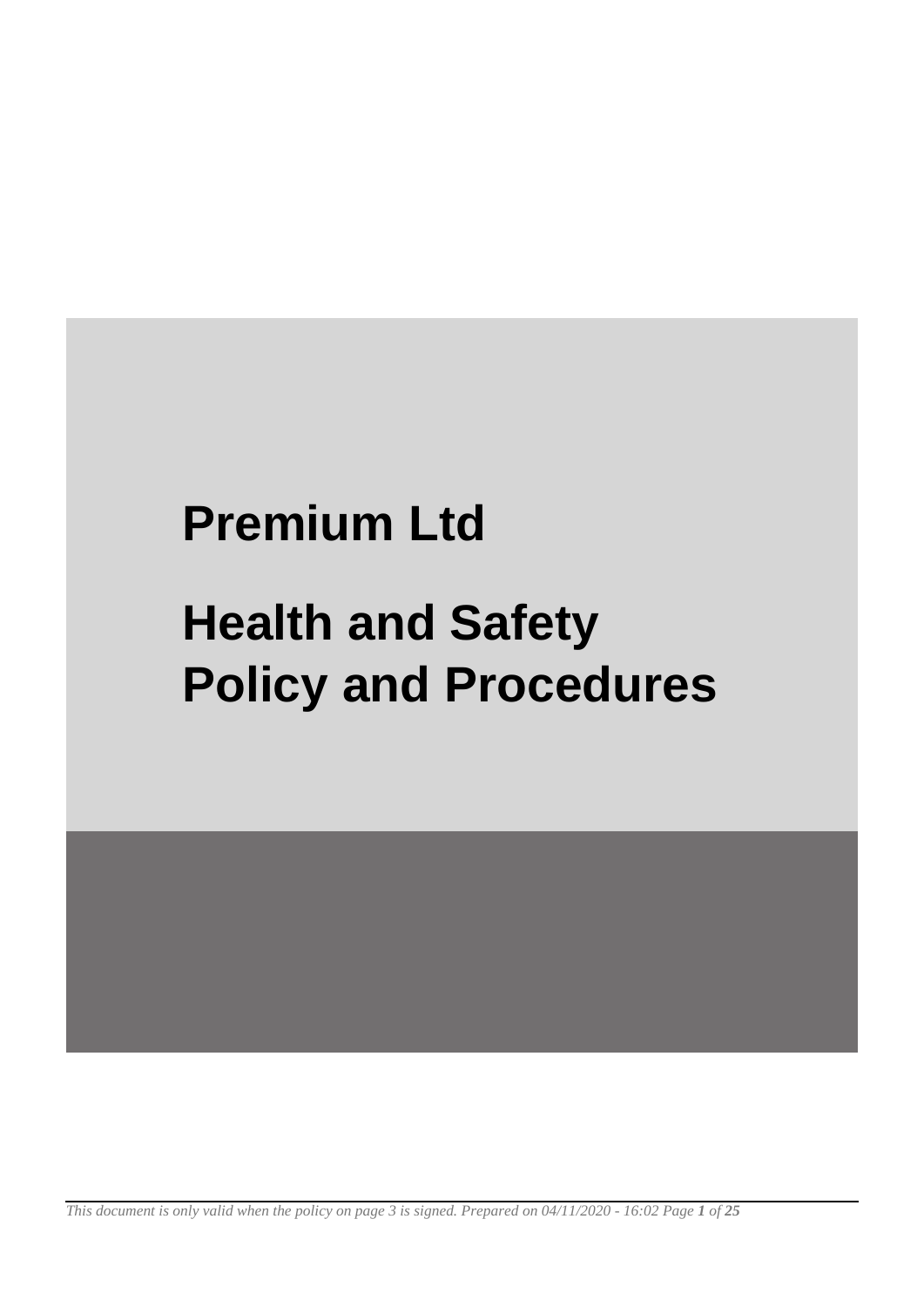# **Table of contents Page**

| 1.  | <b>Health and Safety Policy</b>                                      | 3              |
|-----|----------------------------------------------------------------------|----------------|
| 2.  | Overview of Health and Safety Procedures                             | 4              |
| 3.  | Health and Safety Management                                         | 4              |
| 4.  | <b>Emergency Management</b>                                          | 5              |
| 5.  | Event Reporting and Investigation                                    | 5              |
| 6   | <b>Worker Induction</b>                                              | 6              |
| 7.  | <b>Training and Supervision</b>                                      | 6              |
| 8.  | <b>Worker Participation</b>                                          | 8              |
| 9.  | <b>Health Monitoring</b>                                             | $\overline{7}$ |
| 10. | General Workplace Hygiene and Outbreak of Infection/Illness          | 9              |
| 11. | <b>Contractor Management</b>                                         | 10             |
| 12. | <b>Inductions</b>                                                    | 11             |
| 13. | <b>Monitor and Review</b>                                            | 11             |
| 14. | <b>Hazardous Substances</b>                                          | 12             |
| 15. | Lock Out / Tag out                                                   | 12             |
| 16. | Permit To Work                                                       | 13             |
| 17. | Vehicles                                                             | 13             |
| 18. | Lone Worker                                                          | 13             |
| 19. | Hazard Identification and Risk Management                            | 13             |
| 20. | Personal Protective Equipment (PPE)                                  | 14             |
| 21. | Safe Plant, Machinery or Equipment                                   | 15             |
| 22. | Standard Operating Procedures (SOPs) and Manufacturer's Instructions | 15             |
| 23. | <b>Task Analysis</b>                                                 | 15             |
| 24. | <b>High Risk Work</b>                                                | 16             |
| 25. | Notification of Hazardous Work to WorkSafe Nz                        | 17             |
| 26. | Resources                                                            | 17             |
| 27. | <b>Legal Obligations and Duties</b>                                  | 19             |
| 28. | <b>Definitions</b>                                                   | 24             |
|     |                                                                      |                |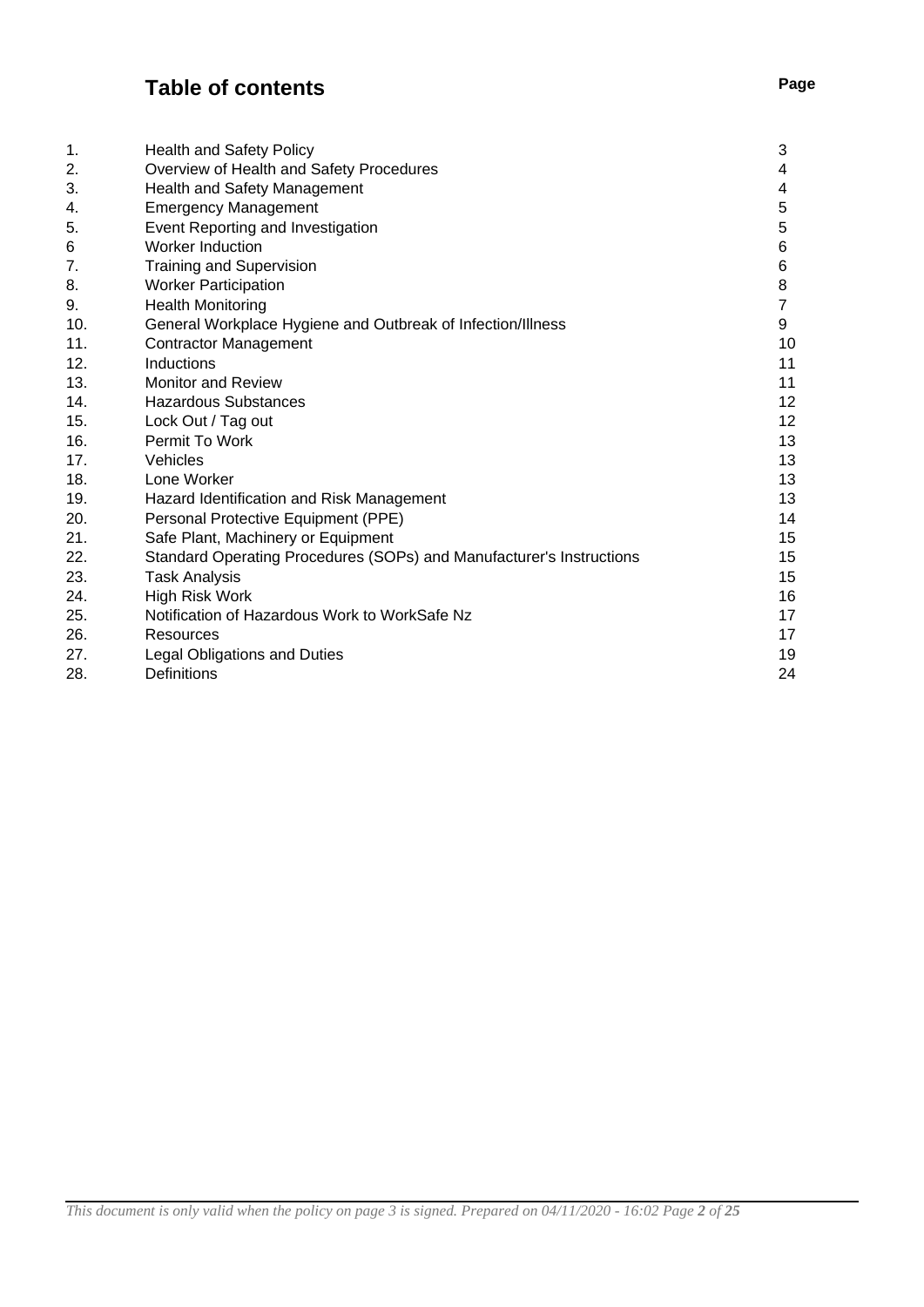# **1. Health and Safety Policy**

Premium Ltd is committed to health and safety and will ensure, so far as reasonably practicable, the health and safety of all our workers and other persons who may be put at risk from our work. We will address this duty of care by, so far as reasonably practicable:

- Complying with the Health and Safety at Work Act (HSWA) 2015 and Health and Safety at Work (General Risk and Workplace Management) Regulations 2016, standards, relevant codes of practice and guidelines;
- Providing and maintaining a work environment, or work premises, that is without risks to health and safety;
- Providing and maintaining safe plant, machinery and equipment, and structures;
- Providing and maintaining safe systems of work;
- Ensuring the safe use, handling, storage and transportation of hazardous substances;
- Providing and maintaining adequate facilities for the welfare of workers;
- Monitoring of the health of our workers and the conditions in the workplace to prevent illness or injury;
- Providing any information, training instructions or supervision necessary to protect our workers from the risks relating to their work;
- Ensure all contractors are suitably qualified to undertake the work for which they are engaged;
- Accurately reporting and recording all workplace events (injury/illness/incident/near miss);
- Consulting with and encouraging the participation of other duty holders, our workers and their representatives on matters affecting health and safety;
- Ensuring appropriate processes are in place for receiving, considering and responding in a timely manner to information regarding incidents, hazards, and risks;
- Providing safe means of access and egress to and from places of work;
- Reviewing, revising and evaluating our health and safety management systems and processes at regular intervals to ensure continuous improvement; and
- Supporting the safe and early return to work of injured workers.

Management acknowledges and accepts its responsibilities for health and safety standards in the workplace. However, we seek cooperation from all workers in achieving our health and safety objectives and expect that workers will:

- Take reasonable care for their own health and safety;
- Take reasonable care they do not adversely affect the health and safety of other persons;
- Follow our policy and procedures;
- Comply with any reasonable instructions given;
- Identify hazards, assess and control risks to health and safety that are under their control;
- Use any Personal Protective Equipment (PPE) provided; and
- Report all hazards, accidents and incidents (events) to their supervisor in a timely manner.

Name: Case of the Signature: Case of the Date: Date: Date: Date: Date: Date: Date: Date: Date: Date: Date: Date:  $\Box$ 

Kyle W Smythe  $K_y$ le  $W$  Smythe 08.09.2020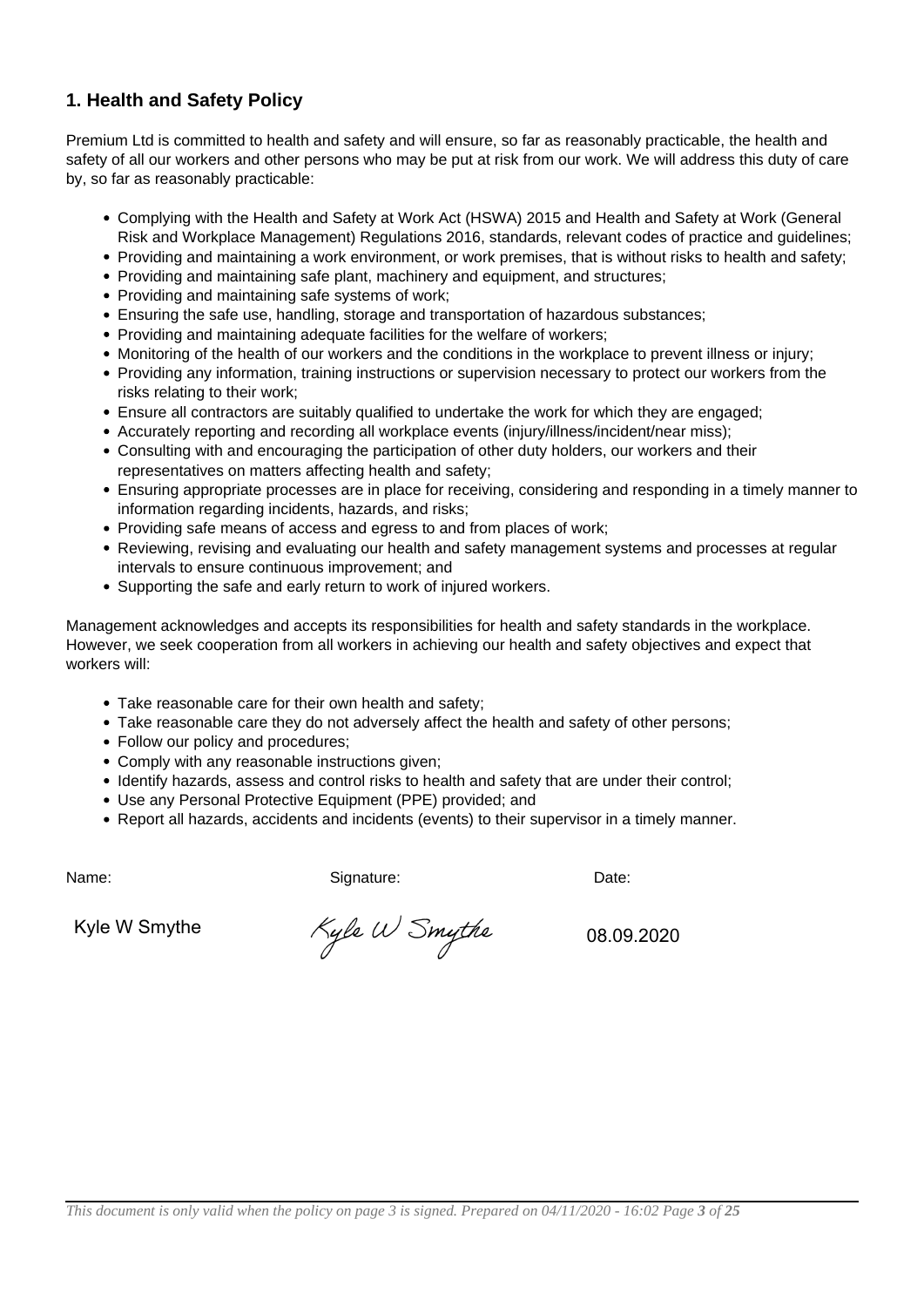# **2. Overview of Health and Safety Procedures**

We are using HazardCo's Health and Safety System to assist us in addressing the requirements of the Health and Safety at Work Act (HSWA) 2015 and Health and Safety at Work (General Risk and Workplace Management) Regulations 2016.

This health and safety system consists of a set of workplace resources supported by documented procedures, an 0800 advice and event reporting (injury, illness, incident, near miss) service and online resources, such as the App and online health and safety courses.

When implemented correctly, the system helps to ensure we address our primary duty to "ensure, so far as reasonably practicable, the health and safety of our workers while they are at work" and our duty to "ensure that the health and safety of other persons is not put at risk from work we carry out". Our health and safety system provides us with the ability to specifically show:

- Our commitment to safety management (as stated in our Health and Safety Policy Statement);
- Our objectives for monitoring and improving health and safety;
- Our workplace safety procedures including risk management (a system for identifying hazards and controlling the risks to health and safety);
- How we provide safe plant, machinery and equipment:
- The facilities we provide for the welfare of workers;
- How we provide information training and supervision to our workers;
- Our event reporting, recording and investigation procedures, including notification of notifiable events to WorkSafe NZ;
- Our worker participation process;
- Our emergency planning for our workplace(s):
- How we monitor and review our health and safety performance;
- How we provide and maintain Personal Protective Equipment (PPE) to all workers;
- Our process for informing WorkSafe NZ of notifiable works; and
- Visible evidence of our system in operation.

For the purpose of continuity in this document, the term worker is defined as "A person who carries out work in any capacity for a PCBU (includes employees, contractors, subcontractors, employees of labour hire companies, apprentice or trainee, person gaining work experience and volunteers)", and workplace is defined as "any place where a worker goes, or is likely to be, while at work" and includes "a vehicle, vessel, aircraft, ship or other mobile structure".

# **3. Health and Safety Management**

The HazardCo system provides us with resources that include a document to assist us with our Health and Safety Objectives.

These objectives help us manage our health and safety duties, ensure we implement our health and safety system effectively and demonstrate continuous improvement in workplace health and safety. The objectives will help guide us through the process and will be put in place over the next 6-12 months.

Where applicable a health and safety committee will be formed, which will include representation from management, workers and safety representatives. The committee will be responsible for putting in place our health and safety objectives, creating new objectives and contributing to the overall implementation of our health and safety procedures. As a Person Conducting a Business or Undertaking (PCBU), we will retain overall responsibility for the management of health and safety and the actions of the committee.

Objectives will be reviewed at Health and Safety Meetings using the Health and Safety Meeting Checklist.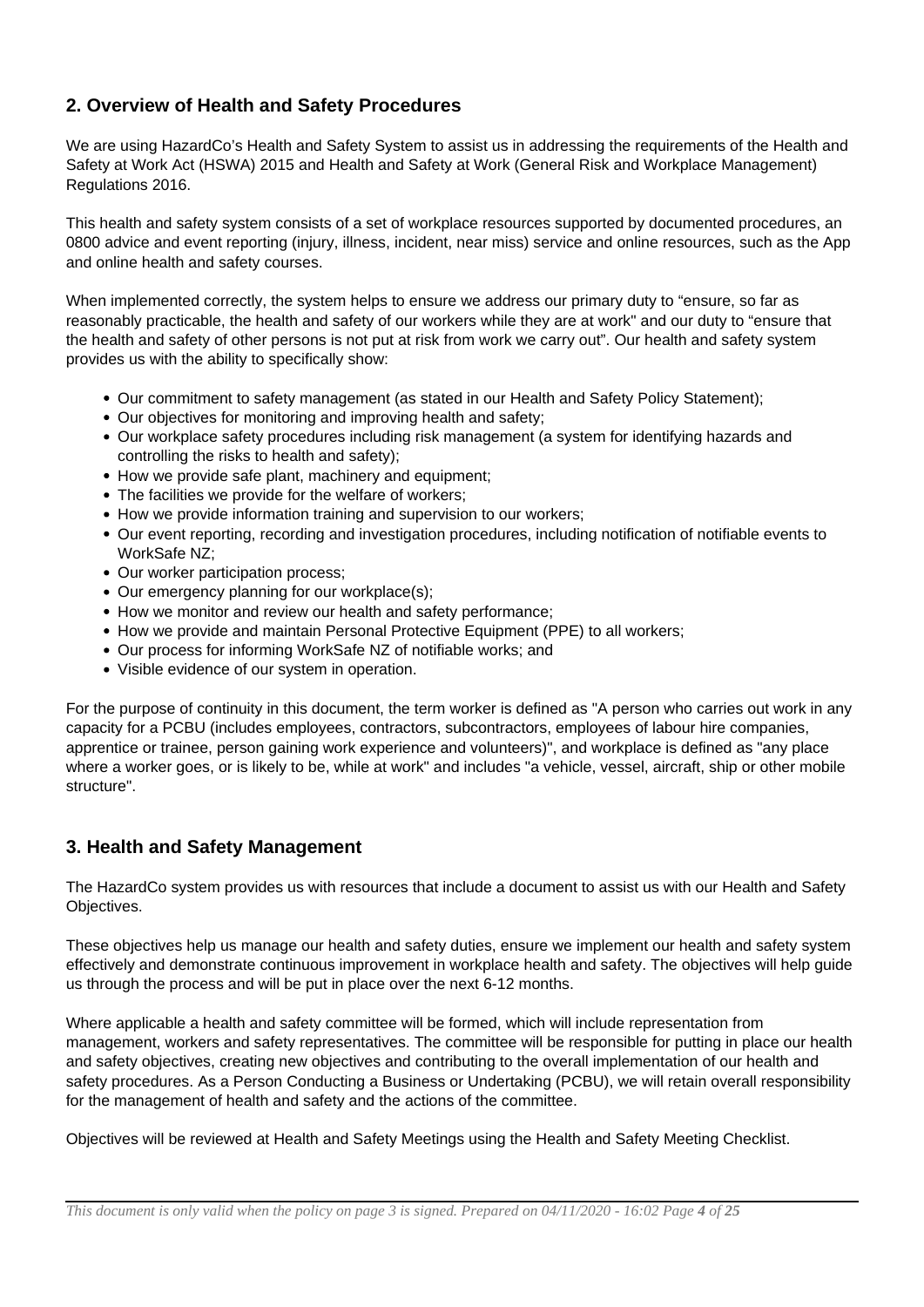# **4. Emergency Management**

As required under the Fire Safety and Evacuation of Buildings Regulations 2006, we will ensure our buildings have an appropriate fire evacuation plan or scheme for the safe exit from the building in the event of a fire. All exits are marked and kept clear of stacked materials or obstruction.

We will ensure that any required fire equipment is maintained to a schedule and appropriate Fire Evacuation Notices are provided throughout our workplace.

Each Resource Pack contains an Emergency Plan template, which details the following:

- Emergency situations;
- Emergency procedures;
- Emergency signal;
- Method of communication with all workers in an emergency;
- Frequency of testing required for emergency procedures;
- Important emergency contacts; and
- The location of the assembly area(s).

We will provide a completed Emergency Plan for our workplace and ensure it is available for our workers (and contractors) wherever they are doing work. A summary of the Emergency Plan is also listed on the Hazard Board and Site Safe Specific Plan (if applicable).

The supervisor/manager of the workplace is responsible for ensuring that the Emergency Plan is kept up to date and that all workers (including contract workers) have read this and are familiar with its content. All workers will be taken through the Emergency Plan as part of their Job Induction.

As a PCBU we will ensure we provide up to date first aid equipment and facilities for health and safety in our workplace/s. We will also ensure an adequate number of workers are trained to administer first aid or that our workers have access to a trained first aid person.

Training needs will be discussed with workers at our regular Health and Safety Meetings and training recorded in our Training Register.

# **5. Events (injury/illness/incident/near miss)**

When an event occurs that causes a person to be injured, our priority is to preserve life by providing first aid and calling the emergency services on 111.

We will have a first aid kit and a person qualified in first aid available to our workplace at all times.

We will ensure that if there is a notifiable event our workers will preserve the scene by leaving everything as it is until we have sought advice from HazardCo or have permission from WorkSafe NZ to clean up or move anything. We will also take photos of the scene as a record of what has happened.

All events will be recorded and investigated using the process outlined below.

## **Event reporting and investigation**

We will ensure that there are suitable recording and reporting processes in place.

All workers are expected to report all events to their supervisor/manager, as well as to HazardCo (0800 555 339 option 2) for recording purposes. HazardCo will email the appropriate Event Investigation form to the person reporting the event. All notifiable events will be immediately reported to WorkSafe NZ by the fastest means available. We will also report in writing using the prescribed form if required by WorkSafe NZ.

All events will also be recorded on the Event Register by the supervisor/manager and discussed at the next Health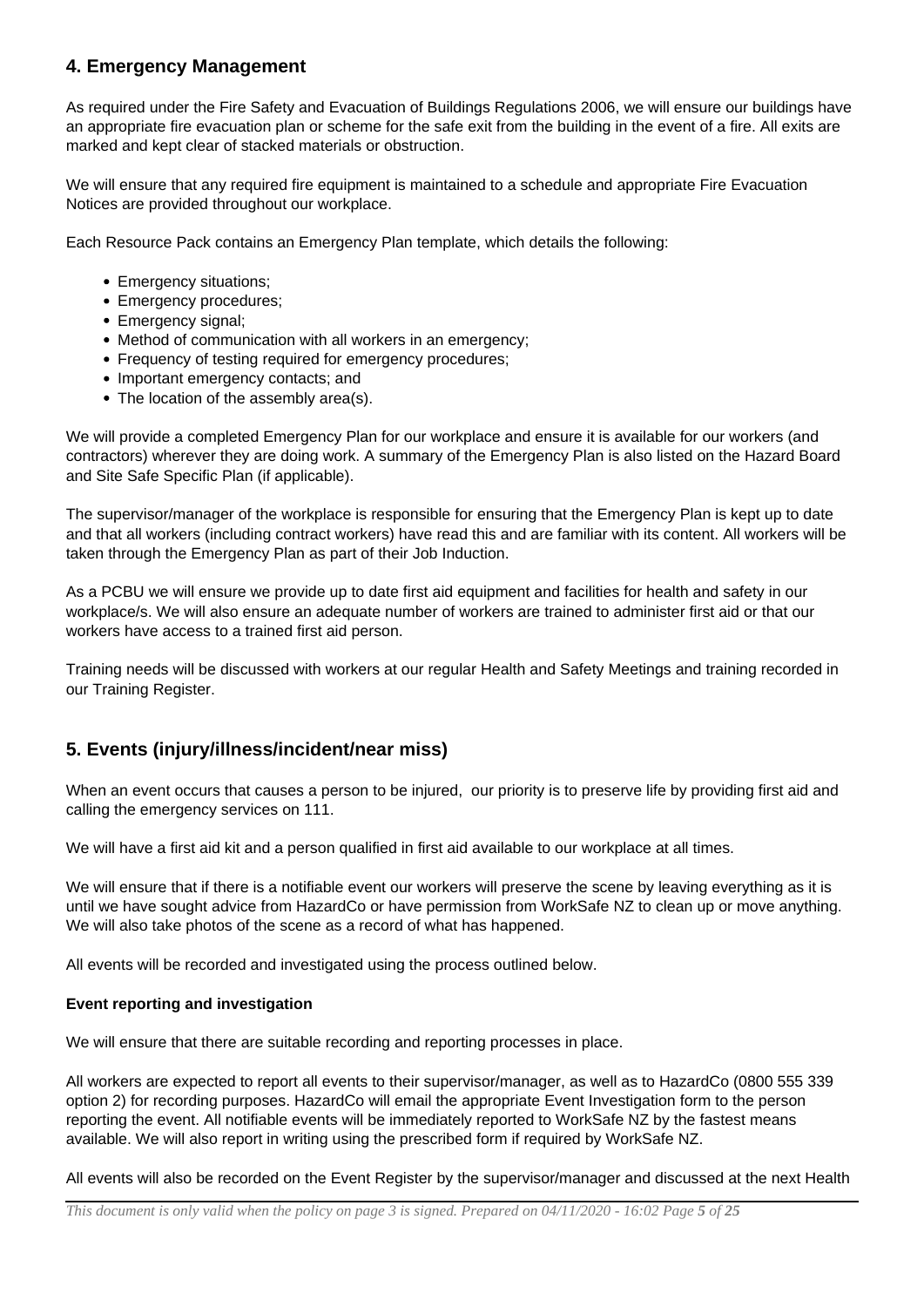and Safety Meeting.

We will investigate events to determine whether they were caused by risks to health and safety. Where applicable, we will find out what risk controls were in place, were absent, or should be put in place to manage any risk and prevent a repeat of the same occurrence. HazardCo will assist in this process to ensure that the Event Investigation form is completed correctly, any causes are identified and that any remedial action proposed is appropriate. Where required we will complete a WorkSafe NZ Duty Holder Review Investigation Report. All persons present at the time of an event are expected to assist in any investigation.

Once we have completed the Event Investigation Form we will forward this to HazardCo to review. All event documentation will be kept for a minimum of five years.

Event Investigation findings will be discussed at our Health and Safety Meetings, and a remedial action plan will be put in place, all discussions will be recorded in the Health and Safety Meeting Checklist and reviewed at subsequent meetings.

# **6. Worker Induction**

All new workers will be inducted to our workplace using our Worker Induction Checklist, this is to ensure they have the required knowledge to carry out their work safely. General health and safety, hazards, worker safety, worker participation, worker duties and workplace rules will be discussed as part of the induction process.

All worker inductions will be recorded on the Worker Induction Checklist and signed by both the new worker and the person carrying out the induction. Copies will be kept on workers' personnel files.

Worker inductions will be raised as an agenda item and discussed at Health and Safety Meetings.

# **7. Training and Supervision**

We will ensure all workers are sufficiently competent to carry out their work safely or are supervised by a competent person.

We will ensure that all contractors are sufficiently competent and hold all the relevant qualifications for the work they are engaged to carry out.

We will ensure workers receive adequate information, training, instruction and supervision relevant to the work they are doing.

Inexperienced workers will be supervised at all times until they are deemed competent to carry out work unsupervised.

Workers will also be trained in the safe use of plant, machinery and equipment, including the use and maintenance of Personal Protective Equipment (PPE).

We will maintain a record of worker training and competency on our Training Register and ensure it is updated regularly.

Supervisors will complete the relevant HazardCo Course or equivalent, to ensure they are competent in health and safety management.

The HazardCo resources will be used at regular intervals to refresh workers on the workplace hazards and the required risk controls. Worker training sessions and training needs will be discussed and documented at our Health and Safety Meetings and scheduled as part of our ongoing upskilling programme.

Any event (injury/illness/incident/near miss) where training has been identified as a factor contributing to an event, will be raised and discussed at our Health and Safety Meetings.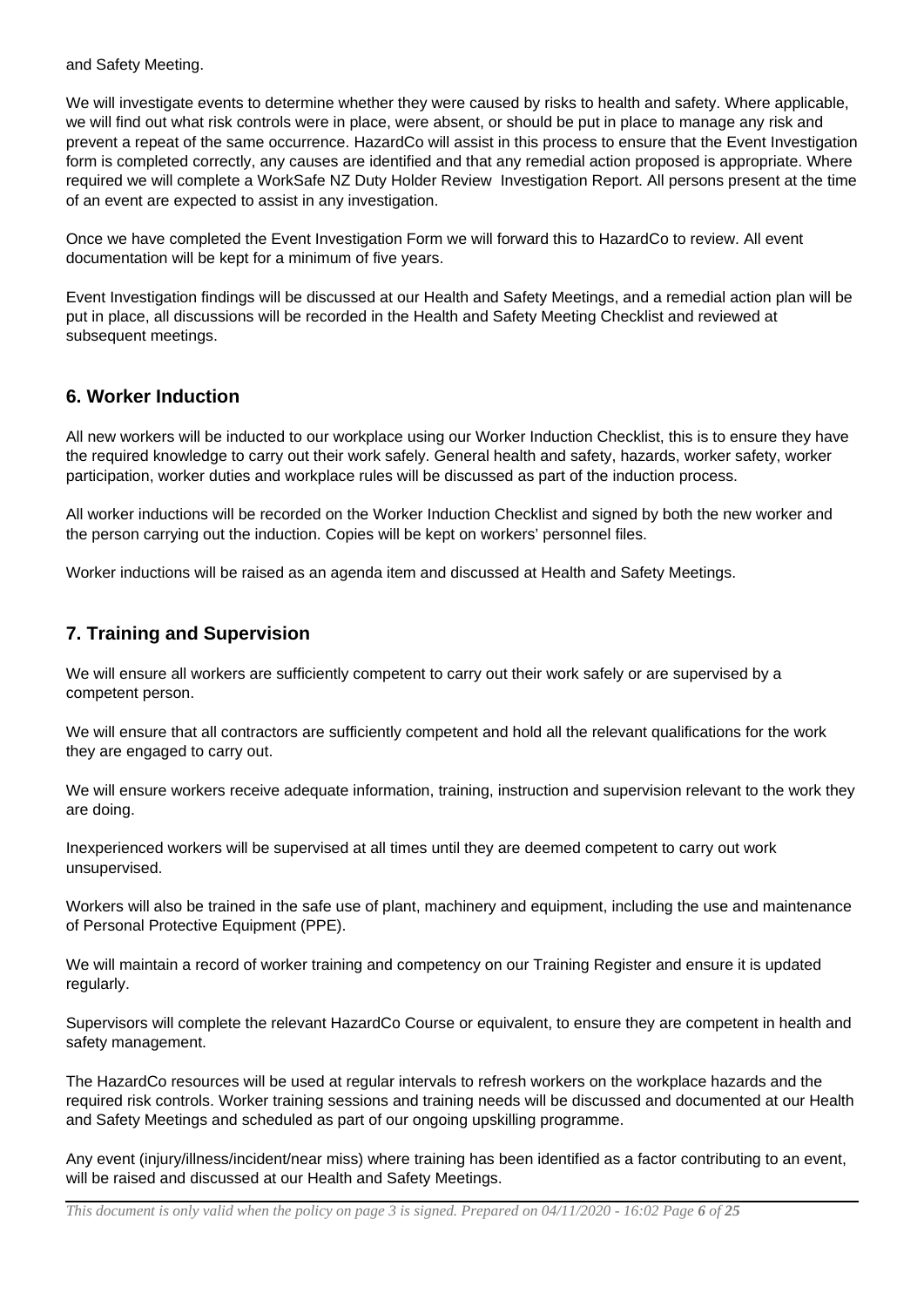# **8. Worker Participation**

We will provide reasonable opportunity for all workers to participate effectively in the process of improving health and safety in our workplace.

When required, we will ensure that health and safety representatives are elected and made known to all workers and contractors.

A workplace health and safety representative may be a dedicated health and safety person or worker, who is able to act on behalf of all workers on matters of health and safety.

We will ensure worker representatives are able to actively contribute to health and safety in our workplace by participating in regular health and safety meetings.

Where required, health and safety representatives will be provided with the required health and safety representative training.

We will establish appropriate communication and participation methods with all workers in our workplace, to ensure all information regarding safety is discussed and passed on.

As a PCBU we will engage our workers to help us:

- Identify hazards and assess risks;
- Make decisions about ways to eliminate or minimise risks;
- Make decisions about the adequacy of our health and safety facilities; and
- Decide on appropriate worker participation practices.

This will involve:

- Sharing information on health and safety with our workers;
- Allowing our workers to express their views, raise work health and safety issues and contribute to the decision making process;
- Taking into account the views of workers;
- Advising workers of the outcome of any discussions and decisions; and
- Involving any Health and Safety Representatives in our discussions.

We will do this by:

- Inducting all workers to our workplace;
- Providing sufficient information and training specific to the health and safety risks for the work being undertaken;
- Ensuring workers have an opportunity to participate in health and safety via health and safety meetings and health and safety representatives (where applicable) ;
- Holding monthly health and safety meetings with management, workers and their representatives (as applicable);
- Agreeing (as a group) on any required actions and documenting these in our Health and Safety Meeting Checklist; and
- Distributing/making the health and safety meeting outcomes available to all workers.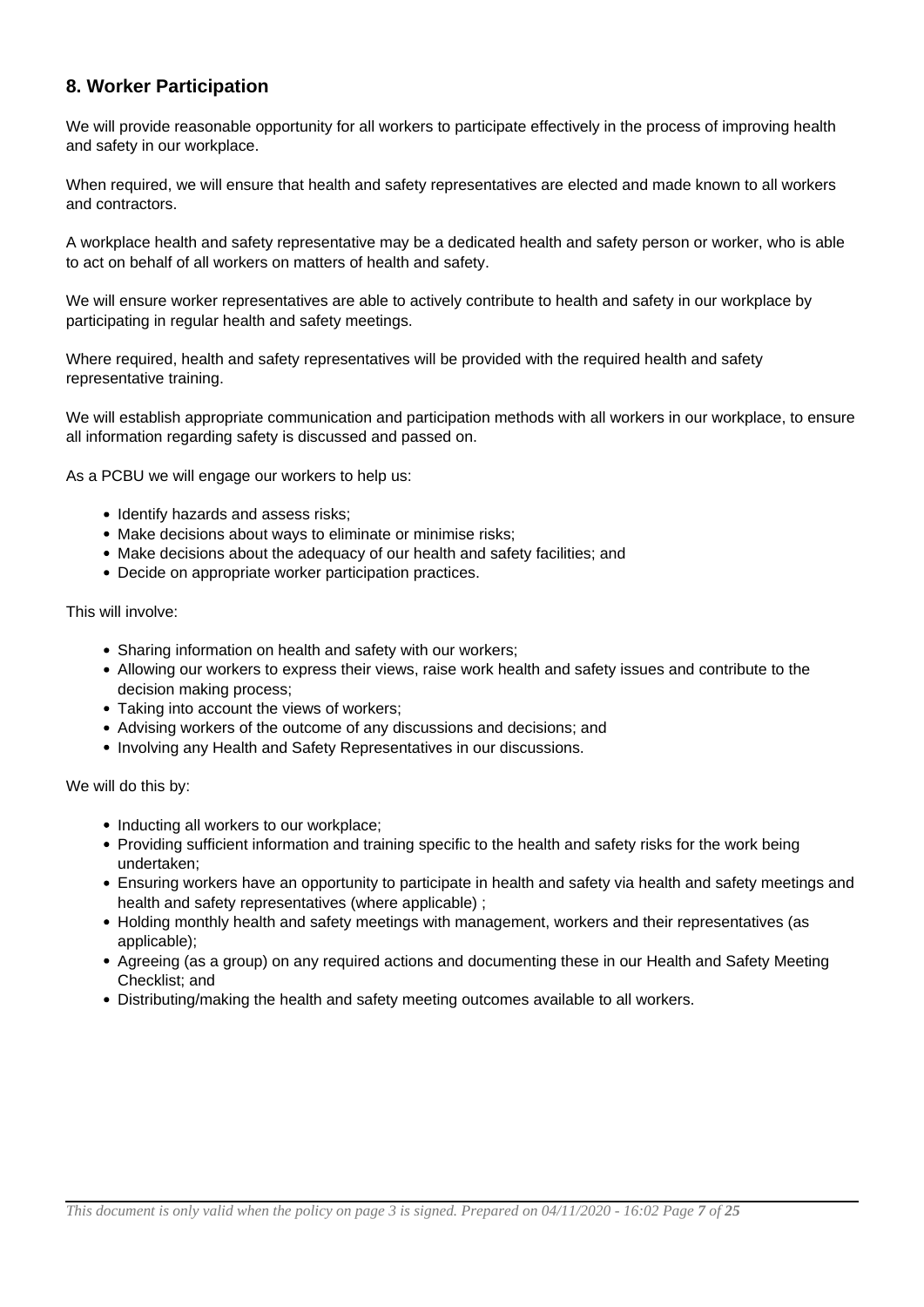# **9. Health Monitoring**

Where there is a risk of illness or injury through exposure to hazards and where these cannot be eliminated, we will minimise these risks by monitoring exposure levels and providing the appropriate PPE.

## **Noise**

Where noise presents a hazard in the workplace we will ensure work is carried out in accordance with the Approved Code of Practice for the Management of Noise in the Workplace. Regardless of whether hearing protection is being worn, we will ensure that no worker is exposed to noise above the following levels:

- Eight hour equivalent continuous A-weighted sound pressure level of 85dB; and
- Peak sound pressure level of 140dB.

All workers will be issued with AS/NZ 1270:2002 Class 5 hearing protection for any work that exceeds noise levels of 85 decibels. Workers will get the option between ear muffs and ear plugs of a Class 5 level. Any workplace that requires the use of hearing protection at any time, would require health monitoring to ensure that no workers are being exposed to potentially harmful peak noise levels.

## **Dust, airborne particles and hazardous atmospheres**

Where exposure to dust, airborne particles and hazardous atmospheres is present in the workplace, we will ensure the area is monitored in accordance with Health and Safety at Work (General Risk and Workplace Management) Regulations 2016 and WorkSafe NZ's fact sheet, which outlines the following steps to be taken:

- Hazards must be identified;
- Dust control methods are developed and used;
- Respirator protection is provided;
- Air monitoring of the workplace is regularly undertaken;
- Workers are trained on the hazards associated with the work they are undertaking;
- Workers are trained on the correct use and maintenance of provided PPE; and
- Warning signs are put in place as required.

Where appropriate, we will implement health monitoring of workers exposed to dust or airborne particles.

#### **Loose Materials**

Where a worker could become entrapped or engulfed by loose materials eg excavations etc, we will provide a suitable and fit for purpose safety harness attached to a securely fastened lifeline as required by Health and Safety at Work (General Risk and Workplace Management) Regulations 2016.

We will also ensure a suitably trained and competent worker is stationed to immediately rescue any worker who becomes trapped or engulfed.

#### **Monitoring requirements**

Where required in Health and Safety at Work (General Risk and Workplace Management) Regulations 2016, we will ensure that health monitoring is provided to our workers who may be exposed to substances or conditions hazardous to their health. This includes where there is a reasonable chance of contracting a disease or illness:

- Illnesses would include noise induced hearing loss, back injuries, respiratory issues from exposure to hazardous atmospheres or airborne contaminants and other long-term illnesses such as asbestosis and silica dust related cancers developed in the workplace.
- Diseases include known diseases such as leptospirosis, hepatitis and tuberculosis.

Where applicable, we would obtain a baseline of our workers' health by conducting pre-employment health checks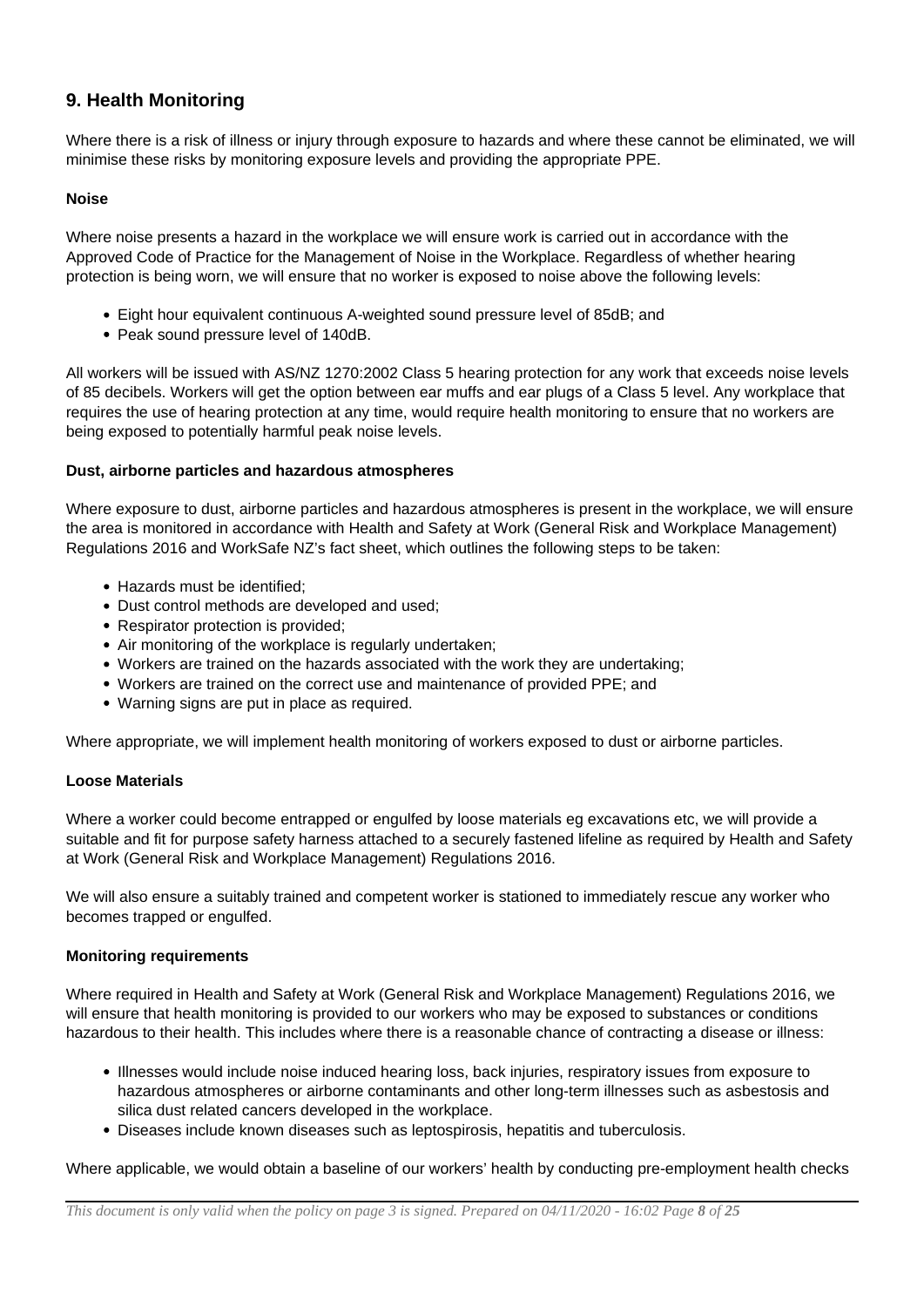and by regular ongoing monitoring of workers in the workplace. This may involve obtaining specialist health monitoring advice.

We will be proactive in seeking approval and take responsibility for informing workers about health monitoring. We will also inform workers of the results of any health and safety monitoring undertaken to meet the risk management requirements in the Health and Safety at Work (General Risk and Workplace Management) Regulations 2016.

Health monitoring will be raised as an agenda item and discussed at our Health and Safety Meetings.

# **10. General Workplace Hygiene**

Guidance will be given on how to carry out both personal and operational hygiene.

We will provide our workers with access to the following (where applicable):

- First aid facilities
- Clean water facilities for drinking/washing
- Clean toilet facilities
- PPE such as gloves, masks
- Sanitising products
- Waste bins
- Clean surfaces
- Clean and well-maintained plant, machinery and equipment
- Wash down area for plant, machinery, and equipment
- Health monitoring
- Working ventilation systems
- Pest control.

We will monitor and review hygiene practices within the workplace through workplace reviews and health and safety meetings.

## **Outbreak of infection/illness**

In the event of an outbreak of infection or illness that could have an effect on the workplace, we will ensure all workers and visitors follow the appropriate protocols recommended by the NZ Government.

## **Worker participation**

We ask that all workers co-operate and take steps to reduce the transmission of infectious illness in the workplace including following basic hygiene levels such as:

- thorough hand washing and drying with soap and single-use paper towels, or using sanitiser
- avoiding touching your face
- sneezing or coughing into your elbow or a tissue.

If anyone entering the workplace is feeling unwell they will be asked to stay at home.

#### **Workplace**

Workers will be provided with appropriate hand washing and drying facilities, which will include soap, water, and drying equipment (single-use paper towel or clean individual towel), or hand sanitiser.

Frequent cleaning will be carried out, with disinfectant, of:

- surfaces
- equipment
- high-use areas (e.g break out rooms, meeting rooms, work areas, bathrooms, and door handles).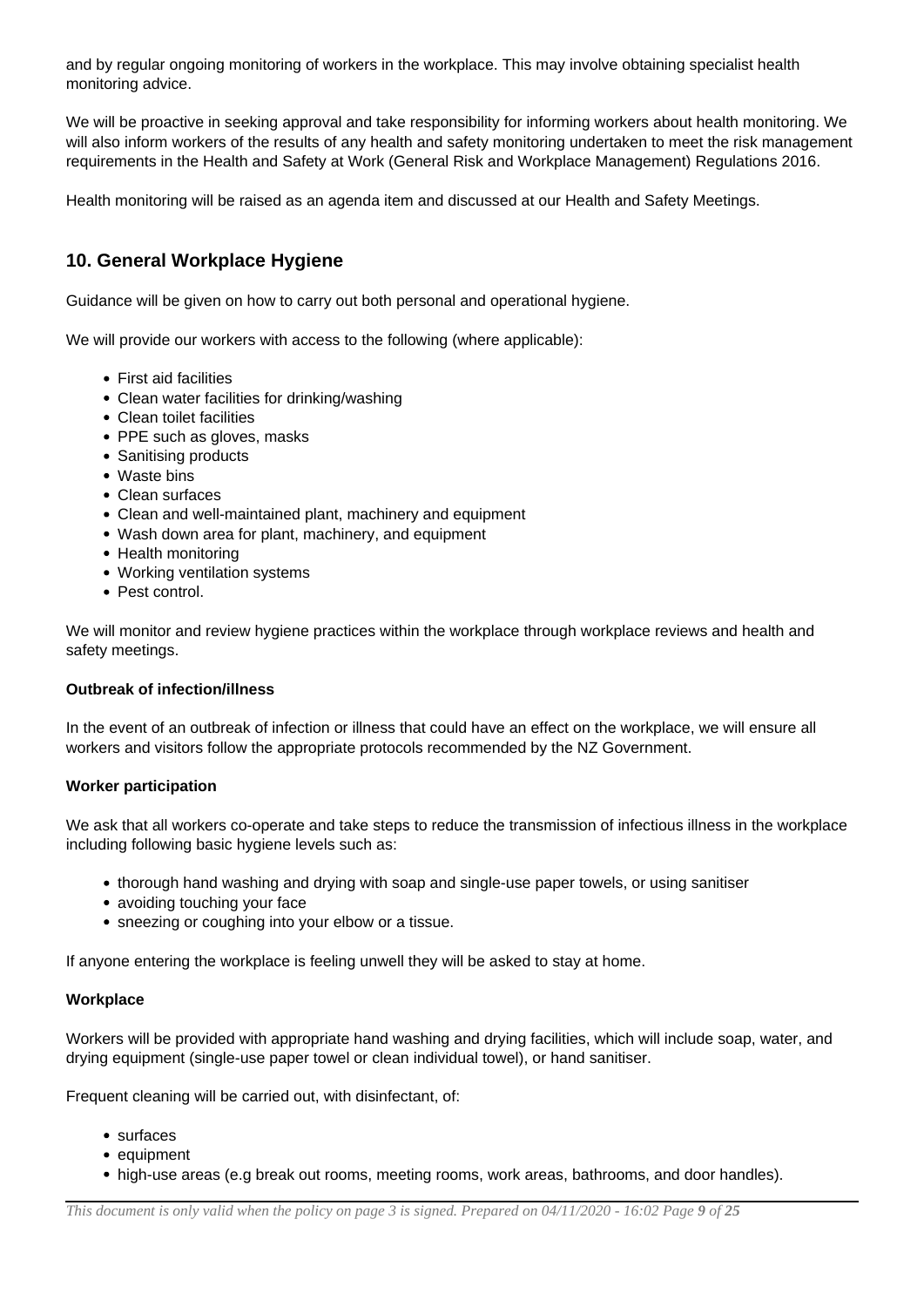Workers will be encouraged not to share PPE, hand tools, and machinery. Where this is not possible workers will need to clean them after use with disinfectant.

We will track people entering and leaving the workplace. This will include all employees, contractors, visitors, and deliveries.

Where possible we will set up a contactless delivery or managed entry (inside and outside the premises).

## **Physical distancing**

Where necessary, we will ensure that physical distancing guidelines set by the NZ Government are followed by everyone in the workplace, including visitors.

When required, to help minimise contact with others, we will:

- stagger lunch breaks
- hold team meetings in an open space, over the phone, or via a video call
- limit different contracting companies working in the same area if applicable.

## **PPE**

Where required, appropriate PPE will be issued.

Workers will be asked not to share PPE and follow instructions to limit the spread of infection eg remove gloves inside out and dispose of correctly.

Where disposable PPE cannot be sourced then the appropriate reusable PPE and cleaning arrangements will be provided to the employee.

## **Ventilation**

Where applicable, we will ensure ventilation systems are well maintained in the workplace, and windows opened regularly to circulate fresh air.

## **Travelling**

If vehicles are shared, employees will be provided with appropriate cleaning equipment to wipe down after use, focusing on high touch areas.

# **11. Contractor Management**

As a PCBU we will ensure all workers, including any contract workers, use the appropriate resources and controls to eliminate or minimise risks to health and safety.

To do this we will pre qualify new contract workers, to ensure they are competent in health and safety management.

To ensure competency, all contract workers must have an active health and safety system that addresses their legal duties to provide:

- A work environment without risks to health and safety;
- Safe plant and structures;
- Safe systems of work:
- The safe use, handling and storage of substances;
- Adequate facilities for the welfare at work of workers;
- Any information, training, instruction or supervision that is necessary to protect all persons from risks relating to the work they are doing;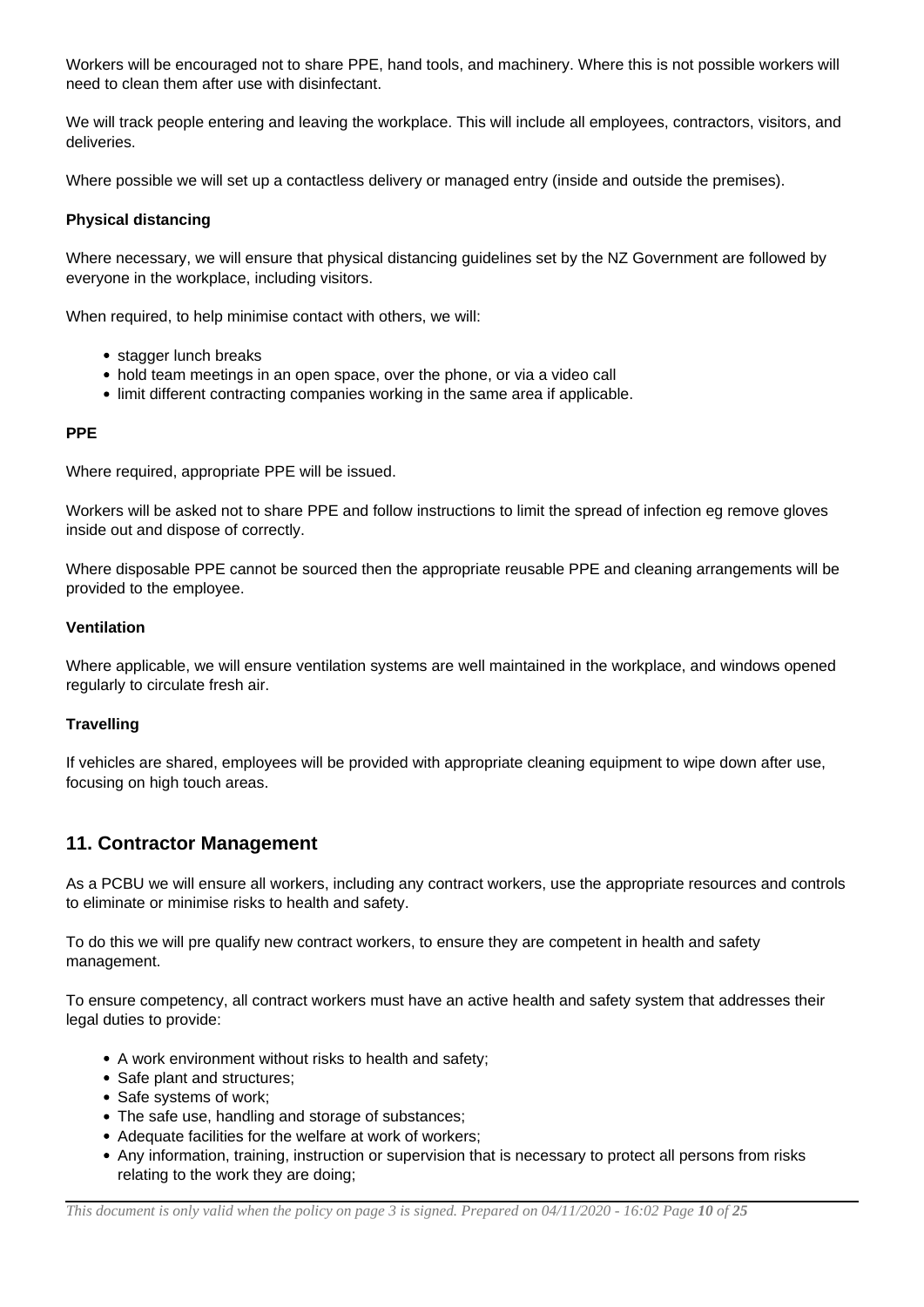- Monitoring the health of workers and the conditions at the workplace to prevent illness or injury;
- A maintained premises, so that a worker occupying the premises is not exposed to risk; and
- Worker participation in health and safety.

The HazardCo Contractor Pre Qualification form can be used to assist in this pre qualification process.

If any of our work involves the engagement of, or working alongside other PCBU's (eg sub contractors working on the same job), we will consult and cooperate with all contractors involved and coordinate all activities to ensure risks are managed appropriately.

Contractor management will be raised as an agenda item and discussed at our Health and Safety Meetings.

# **12. Inductions**

Contractors, clients and visitors will be made aware of the potential risks that they may face while in the workplace. This will be communicated through Hazard Boards, workplace rules and other relevant information applicable to the workplace.

The workplace rules will outline the do's and don'ts that must be followed by any contractor, client or visitor.

All contractors, clients and visitors will be briefed on the procedures that must be followed in the event of an emergency while in the workplace.

## **Contractor Induction**

All contractors will be pre-qualified prior to commencement of work to ensure that they are trained and competent and working without risk to health and safety.

The supervisor/manager is responsible for inducting contractors (workers) to the workplace and for finding out what hazards, if any, they have brought to the workplace. The Hazard Board will be updated to reflect the additional hazards (if any).

## **Client and Visitor Induction**

Clients and visitors to the workplace will be taken through the Induction Procedures and shown the hazards they may encounter in the workplace. They will sign the Induction Register as proof that an induction has taken place. Where possible visitors to the workplace will be escorted for the duration of their visit.

# **13. Monitor and Review**

## **Workplace Reviews**

We will ensure all workers are meeting the required standards of health and safety by conducting regular workplace reviews using the HazardCo resources.

The supervisor or worker in control of the workplace is responsible for conducting reviews. They will use their experience and the information on specific hazards contained in the HazardCo Resources to visually review the workplace for any of the listed hazards or any new hazards. Any identified hazards and the risk controls required to eliminate or minimise risks to health and safety, will be recorded at the time of the review using the relevant HazardCo review resources.

The appropriate risk controls will be put in place (as soon as possible), to ensure workers are protected from harm.

Any hazards identified during the Workplace Review that could affect visitors to the workplace will be added to the Hazard Board/Register, along with the appropriate risk control to prevent them from causing any harm. Workplace Review findings will be discussed at our Toolbox Meetings and Health and Safety Meetings.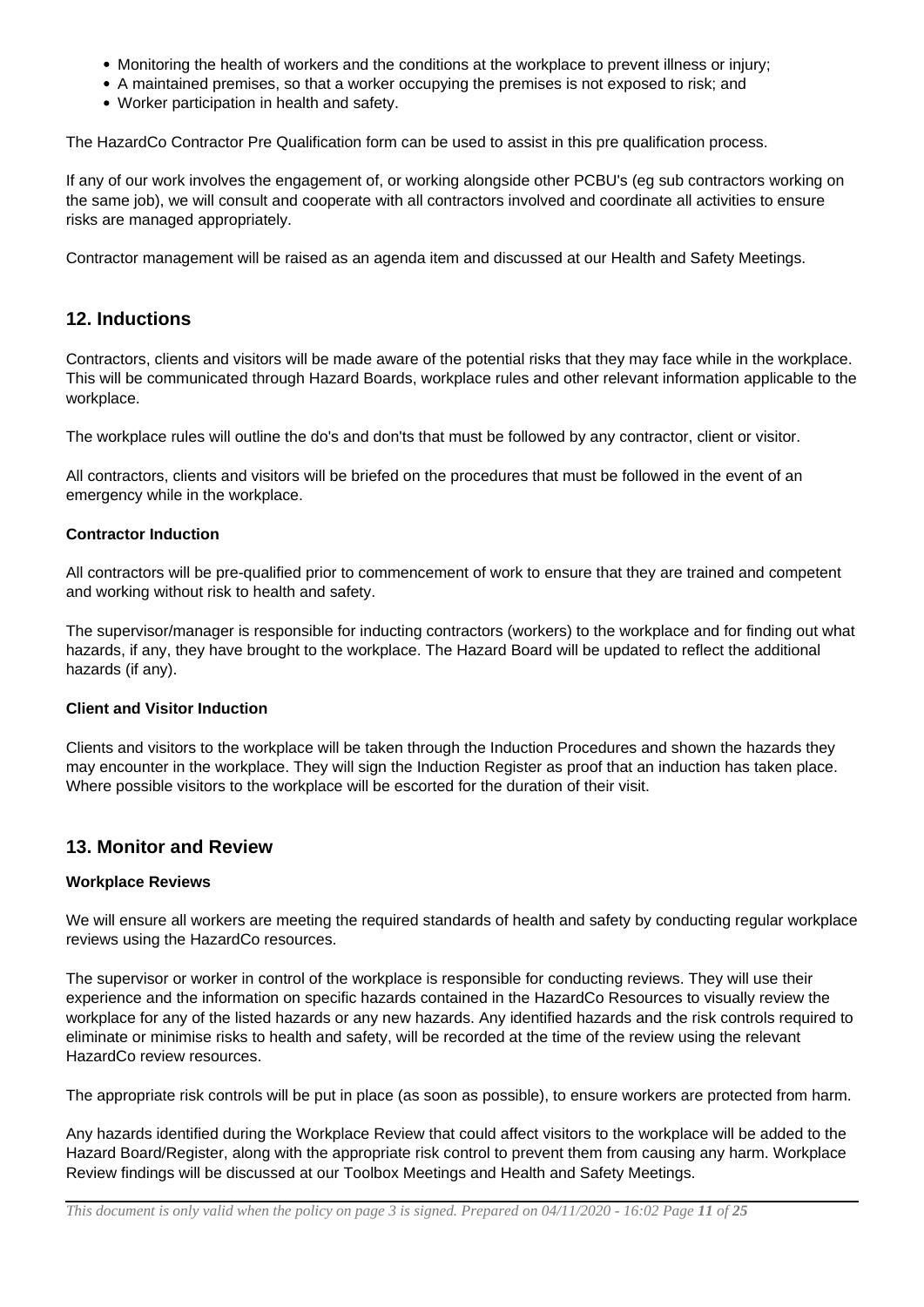## **Monitoring Health and Safety**

Toolbox Meetings will be conducted regularly to ensure appropriate health and safety measures are in place and the risks that were identified in the Workplace Reviews are being managed effectively.

To review our overall health and safety practices and performance we will hold regular Health and Safety Meetings. We will use the relevant HazardCo resources as a guide to conduct our meetings. Meetings will discuss findings from Workplace Reviews, Toolbox Meetings, any recorded events (injury/illness/incident/near miss) and general health and safety matters.

General health and safety matters will include reviewing existing hazards, worker training needs, PPE requirements, health monitoring, hazardous substances, plant, machinery and equipment, other regulatory requirements and the sign off of Health and Safety Objectives.

Meetings will include participation and representation from all areas of the organisation including workers, supervisors and management. All representatives are expected to participate.

# **14. Hazardous Substances**

Hazardous substances are chemicals that have been classed as having one or more of the following properties:

- Explosive;
- Flammable:
- Self reactive:
- Oxidising;
- Toxic:
- Corrosive; and
- Dangerous to the environment.

We will manage any risks associated with the hazardous substances in our workplace using the hierarchy of controls, where possible we will eliminate the hazardous substance, else we will put multiple minimisation controls in place.

We will ensure the correct and safe use, handling, labelling, storage and transportation of hazardous substances. Where required we will also have a storage licence (location test certificate) and our workers will have the correct training and handling licences (approved handler certificate, dangerous goods licence endorsement etc).

All hazardous substances and waste held in our workplace will be recorded by type and quantity on our Hazardous Substance Register. We will ensure that the appropriate Safety Data Sheets (SDS) are readily available in the event of an emergency. We will also ensure that the required safety warning signage is displayed.

Workers will be provided with the correct PPE (and training) appropriate to the hazardous substance being used, as per the SDS. Where applicable workers will be provided with annual health monitoring.

# **15. Lock Out / Tag Out**

All work that affects or interferes with the supply or potential supply of gas, electricity or water shall be carried out under a Lock Out/Tag Out system.

This system shall consist of a physical lock being placed at the point of isolation with an identification tag with the name and number of the qualified person completing the isolation.

If more than one worker is reliant on this isolation then he/she will place his/her own lock and identification tag at the isolation point. This is to ensure that no point of supply can be reinstated without the knowledge of all affected by the isolation.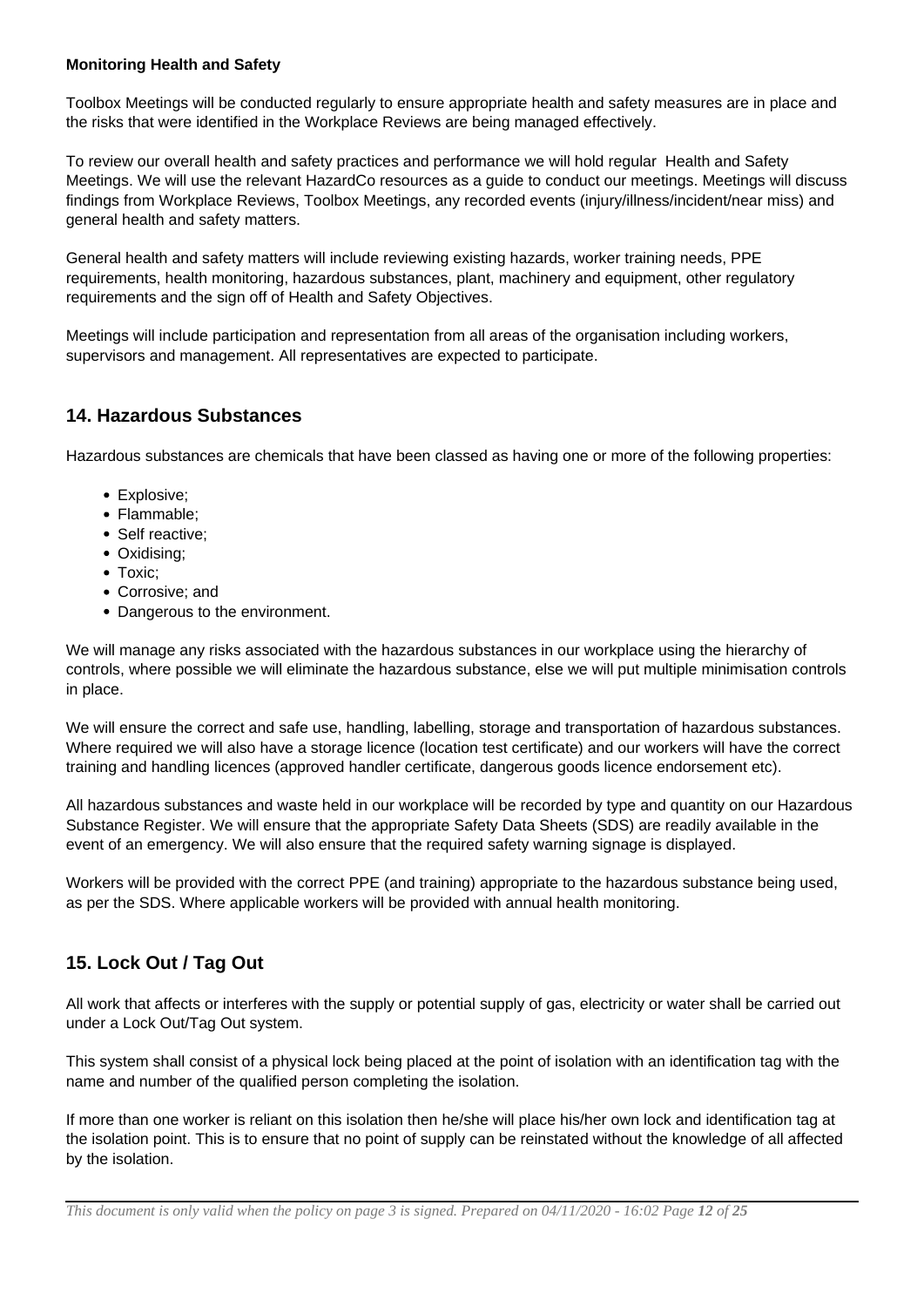Lock Out/Tag Out systems must not be removed or reinstated by any person other than the person who installed them.

All other mechanically generated sources of energy, such as pneumatic or hydraulic energy sources, should also be physically isolated (eg chocked or secured with a chain etc) as well as (where possible) isolated using a Lock Out/Tag Out system when undergoing maintenance and/or servicing.

# **16. Permit to Work**

A Permit to Work form must be issued by the person in charge of the workplace if the work being carried out requires it eg confined space entry, hot works etc.

It is the responsibility of the issuer of the permit to ensure the recipient is made aware of the safety requirements that apply to the work.

It is the recipient's responsibility to ensure that work is carried out in accordance with the permit requirements. If the work changes, the permit must be updated or a new one issued.

# **17. Vehicles**

We will ensure that all workers using vehicles at work, are trained and competent in their use, and hold a valid clean drivers licence.

All company vehicles will have a current Warrant or Certificate of Fitness, Registration, correct Road User licences (if applicable) and will be regularly serviced and maintained.

All drivers are expected to eliminate or minimise the risks associated with vehicle hazards by complying with all road rules. It is expected that when driving long distance that regular breaks are made to avoid fatigue.

It is expected that our workers who drive company vehicles will complete and submit regular Vehicle Checklists.

Any identified safety hazards that relate to vehicles, will be discussed at our Health and Safety Meetings.

# **18. Lone Worker**

When workers are working alone, or in isolated areas, where they can't physically see or talk to other workers, the following risk controls will be put in place:

- An Emergency Plan that includes a method of regular communication;
- Access to a first aider and a first aid kit available;
- Workers will be trained and competent in the task being completed (not an apprentice or inexperienced worker);
- Workers will be provided with the correct tools and PPE for the task; and
- Lone or isolated workers will be regularly checked on.

# **19. Hazard Identification and Risk Management**

We will consider the following when a hazard is identified:

- Where does the initial hazard stem from, is it reasonably practicable to eliminate the root cause?
- What is the likelihood that the hazard will cause an injury or incident, what controls can we put in place to decrease the likelihood of this?
- What are the consequences or effects of the hazard? Who will be affected and how could this impact on the business and productivity?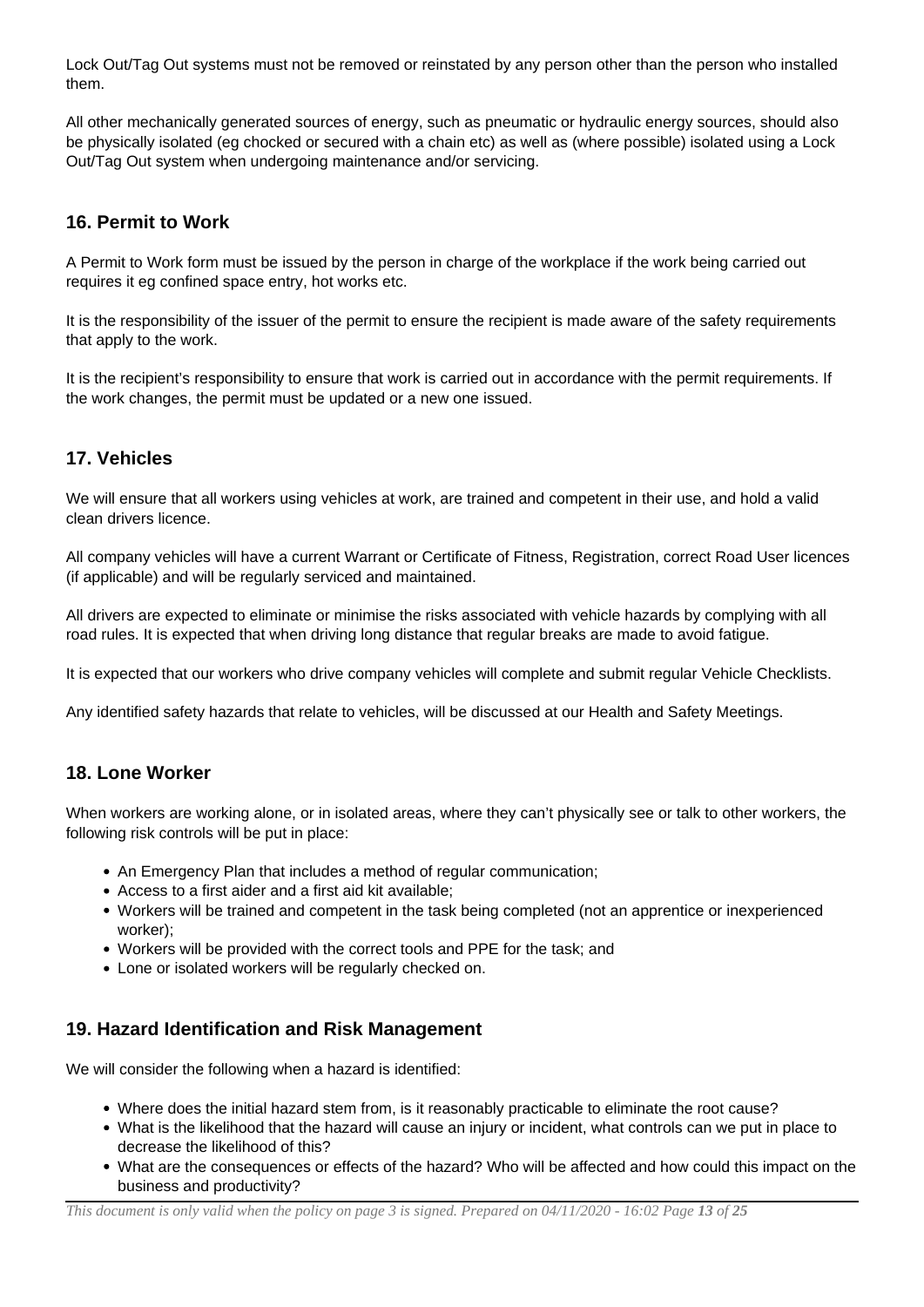Hazards and their risk controls are identified in the following places:

- Hazard Register:
- Written on workplace Hazard Board(s);
- Task Analysis (TA), Standard Operating Procedures (SOPs) or manufacturer's instructions;
- HazardCo resources;
- Safety reviews; and
- Health and Safety Meetings.

Once hazards have been identified, they will be assessed and controlled by eliminating or minimising any risks to health and safety:

Eliminate: Where reasonably practicable, we will remove the chance of a hazard causing injury, illness or death.

Minimise: Where we cannot eliminate the risk, we will as far as reasonably practicable reduce the chance of the hazard causing injury, illness or death by one or more of the following:

- Substitute (wholly or partly) the hazard creating the risk with something that creates a lesser risk;
- Isolate the hazard from any person who could be exposed to it;
- Prevent any person from coming in contact with the hazard; and/or
- Implement engineering controls e.g. guards, auto cut offs etc.

If the risk still remains we will further minimise the risk by using:

- Administrative controls (such as safety procedures, signs and checklists etc); and
- Personal Protective Equipment (PPE).

Hazards that relate to visitors to the workplace and the actions to control risks to health and safety are written on our Hazard Boards and will be displayed at the entrance(s) to the workplace. All new identified hazards and risks will be added to our Hazard Register, and new and existing actions to control the risk of a hazard causing injury, illness, incident or death will be reviewed at our Health and Safety Meetings.

# **20. Personal Protective Equipment (PPE)**

Where there is a need to further minimise a risk to health and safety we will ensure our workers are provided with the necessary Personal Protective Equipment (PPE).

We will ensure the PPE provided to our workers is:

- Suitable considering the nature of the work and any hazards:
- A suitable size, fit and reasonably comfortable for our workers;
- Compatible with other PPE;
- Maintained, stored and repaired so that it continues to be effective (eg clean, hygienic and in good working order);
- Used or worn by workers; and
- Provided with information, training, supervision, and instruction on the proper use, storage and maintenance.

We will establish a minimum PPE requirement for our sites, which will be monitored by our supervisor/manager.

Specific PPE requirements for machinery, tasks and the handling of substances are identified in Standard Operating Procedures (SOPs), manufacturers' instructions, Safety Data Sheets (SDSs), the Hazard Register and in the HazardCo resources.

The PPE provided may include, but is not limited to, equipment such as safety footwear, hard hats/helmets, overalls, gloves, dust masks, respirators, eye wear, hearing protection etc.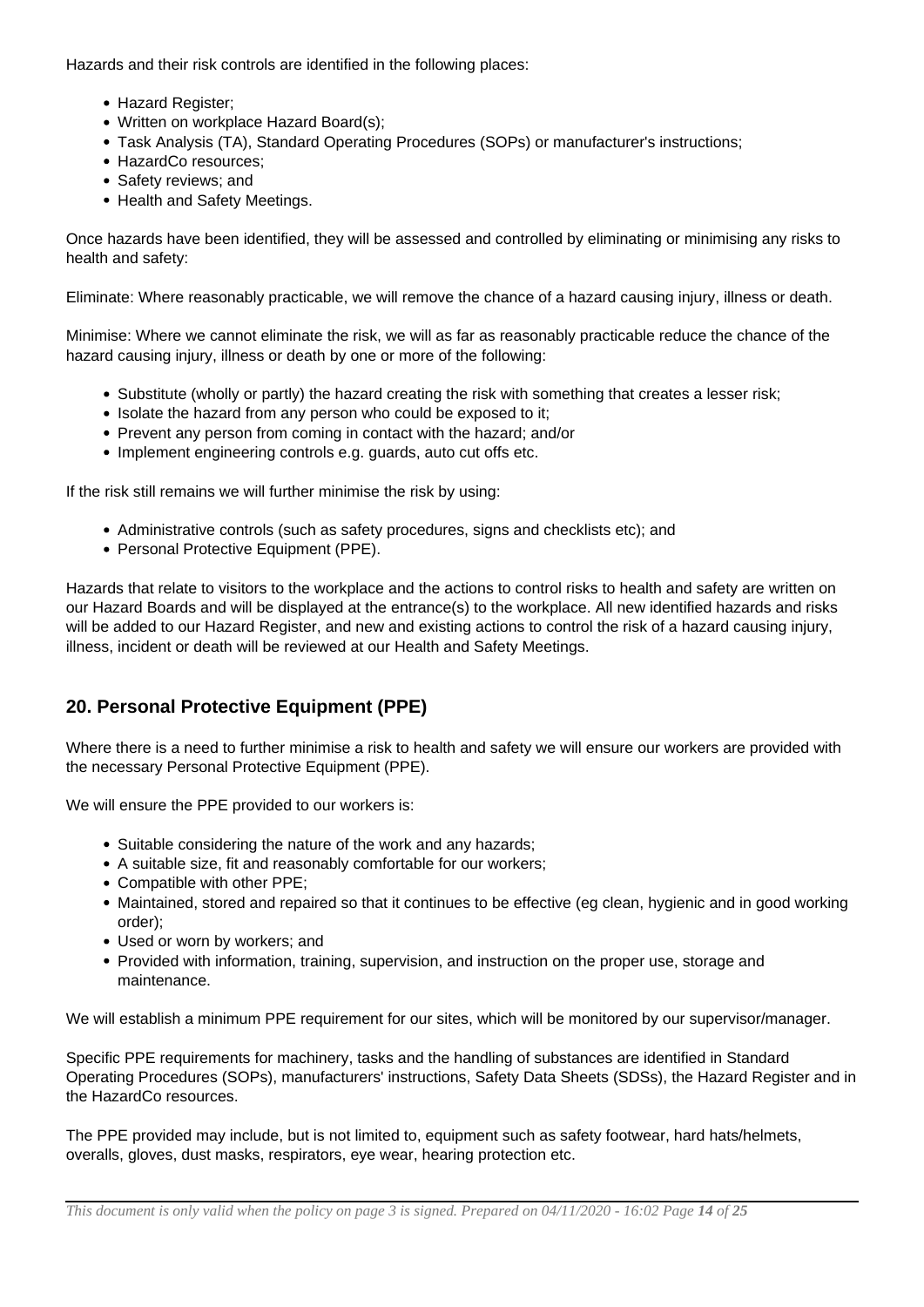Where applicable, PPE such as respirators, hearing protection, harnesses etc will be maintained to a schedule and recorded in the PPE Register.

We will ensure that contract workers supply suitable PPE appropriate for the task they are undertaking and make sure it is used and maintained correctly.

PPE will be discussed at our regular Health and Safety Meetings.

# **21. Safe Plant, Machinery or Equipment**

We will ensure that all plant, machinery or equipment supplied to and used by workers, is of the required standard and is in good working order, with all safety mechanisms and guards intact.

Where required, plant, machinery and equipment will have a Standard Operating Procedure (SOP), manufacturer's instructions or both, containing information on its safe operation and maintenance.

If any plant, machinery or equipment is not in safe working order, it will be removed from service and repaired by a competent person before any further use.

All plant, machinery and equipment will be recorded in the Plant, Machinery and Equipment Register. It will be regularly checked, using an appropriate checklist and maintained to a schedule.

This document will be held in our office and regularly updated. It is the responsibility of the supervisor/manager, to ensure the Plant and Equipment Register is kept up to date.

Workers will be made aware of their obligation (during induction), to regularly inspect plant, machinery or equipment and to immediately stop work and report to the supervisor/manager if any damage or fault poses a risk of injury, incident or death.

All operators will be both trained and competent to use plant, machinery and equipment or supervised by someone who is trained and competent. Suitable training will be recorded on workers individual Training Registers.

Plant, machinery and equipment will be raised as an agenda item and discussed at our Health and Safety Meetings.

# **22. Standard Operating Procedures (SOPs) and Manufacturer's Instructions**

The SOP or manufacturer's instructions will contain information on how to manage risks to health and safety that relate to the plant, machinery or equipment, its maintenance, the required risk controls (guarding, PPE etc), any worker training or supervision requirements and any operator safety rules. We will ensure that these are available for all major machinery operated, including maintenance work.

The SOP or manufacturer's instructions (where required), will be used as part of our induction of new workers, discussed with all workers involved in the machine use and signed off by the supervisor as part of workplace training, prior to the commencement of any work.

Hazards relating to specific plant, machinery or equipment, not already listed in the Hazard Register, will be discussed at our Health and Safety Meetings and then added to the Register

# **23. Task Analysis**

A Task Analysis (TA) is a task specific hazard identification and risk management process used for managing high risk hazards relevant to a specific task or a workers trade.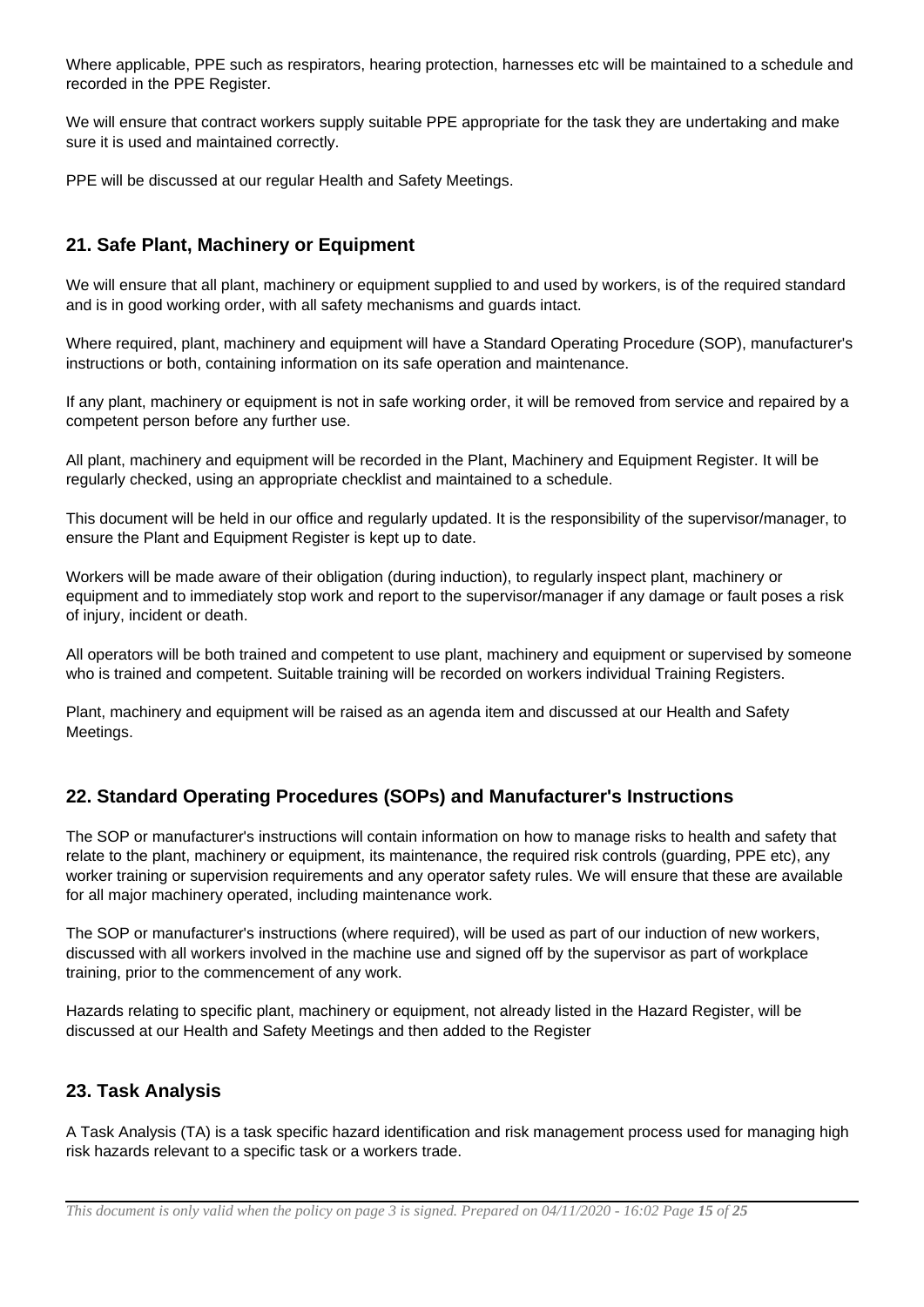High risk hazards include but are not limited to:

- Working at height:
- Working in confined or restricted spaces;
- Removing asbestos;
- Excavations;
- Scaffold:
- Demolition.

A TA may be required in addition to the overall risk management process described previously.

When applicable, we will use the TA method outlined in the HazardCo resources to identify hazards relevant to the task we are undertaking.

Hazards identified will be documented on the TA Form or as a diary entry. (TA templates are available from the downloads page on HazardCo's website).

The supervisor/manager will consult with other workers present and ensure a TA is completed for any high-risk work, prior to the start of the task . Once completed, the TA will be discussed with all workers involved and all involved will sign off the TA prior to starting the task. The Hazard Board will be updated to ensure all hazards are specified.

# **24. High Risk Work**

As a PCBU we will ensure that all high-risk work is carried out in accordance with the relevant standards, codes of practice and guidelines.

## **Asbestos**

All work involving the identification, removal, handling and disposal of asbestos containing material (ACM) or asbestos contaminated dust (ACD) will be conducted in accordance with Health and Safety at Work (Asbestos) Regulations 2016 and the Management and Removal of Asbestos Approved Code of Practice (ACOP).

Where our work creates a risk of asbestos contamination, asbestos has been identified or it is assumed asbestos is on site, we will ensure that we obtain and review an Asbestos Management Plan from the building owner or the person who has management or control of the site.

Where required to remove and dispose of asbestos a licensed asbestos removalist (Class A or B) will be used. If a licensed removalist is not required (up to and including 10 square meters of non-friable ACM or ACD, cumulatively over the whole course of the removal project for the site), we will ensure the removal process is in accordance with the Asbestos Regulations and Management and Removal of Asbestos ACOP. Only competent workers will perform these tasks and all works will be suitably supervised. An Asbestos Task Analysis (TA) document will be used for this purpose.

## **Confined Spaces**

All work carried out in a confined space as defined by AS 2865 Safe Working in a Confined Space, must be carried out in accordance with the standard. All workers undertaking work in a confined space will be trained to US 17599 and US 18426. All confined space work will be completed under a Permit to Work system and a High-Risk Response Plan.

## **Electrical Work**

A qualified and registered electrician, with a current practising licence, must carry out all prescribed electrical work as outlined in AS/NZS 3000:2018 Electrical Installations. All electrical work carried out must have a certificate of compliance provided by the electrician upon completion.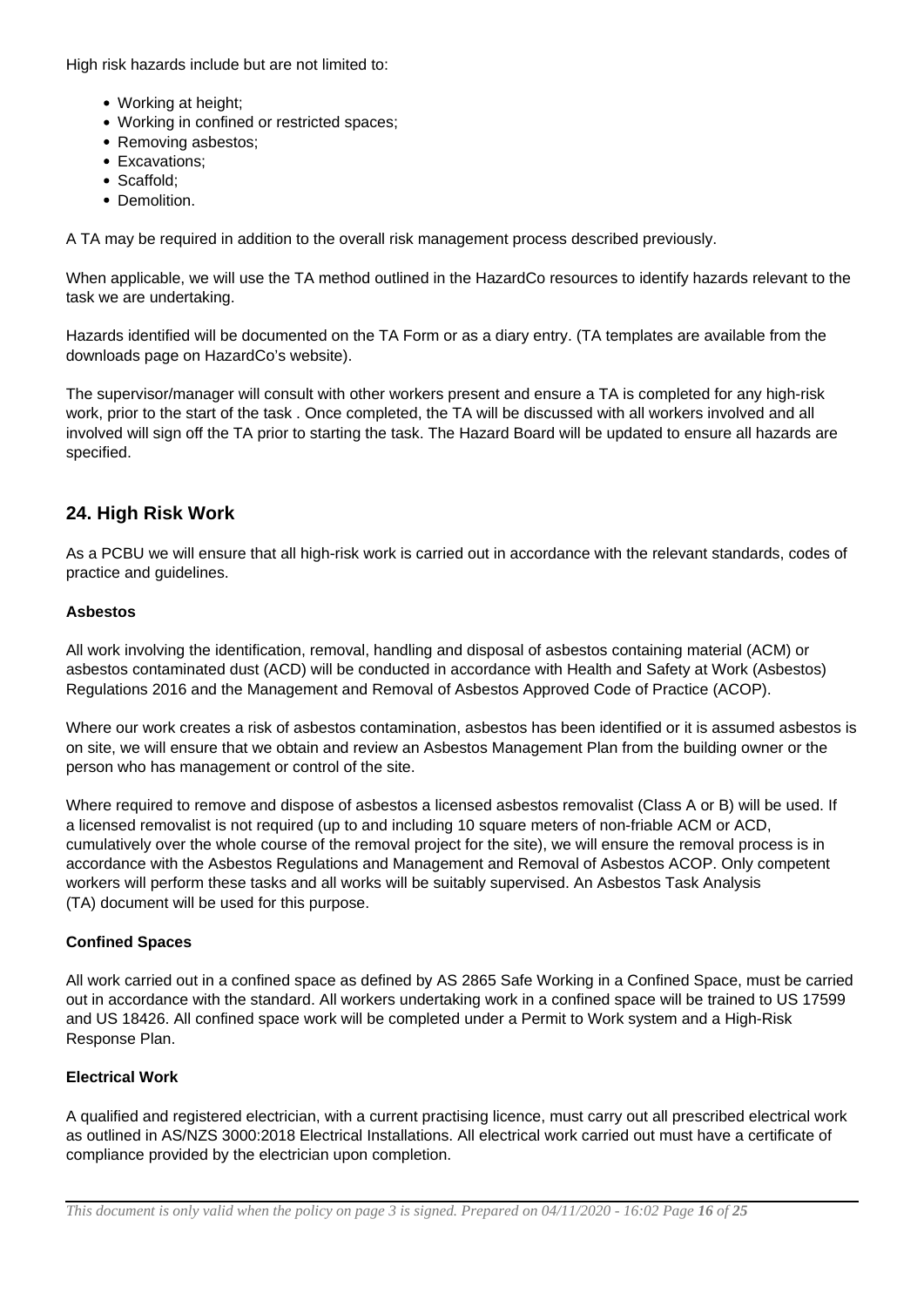## **Gas Installations**

A qualified and registered gas fitter, with a current practising licence, must carry out all installation work as outlined in AS/NZS 5601:2013 Gas Installations. All installation work carried out must have a certificate of compliance provided by the gas fitter upon completion.

## **Working at Height**

All work at height will be carried out in accordance with the Best Practice Guidelines for Working at Height in New Zealand. All workers using harnesses at height, will be trained to US 23229 and all supervisors will be trained to US 15757. If a Mobile Elevating Work Platform (MEWP) is required, then all work will be carried out in accordance with the Best Practice Guidelines for MEWP. Any worker required to operate a MEWP will be trained to the relevant US for the type of MEWP as outlined in the guidelines.

# **25. Notification of Hazardous Work to WorkSafe NZ**

Where hazardous work is to be carried out (see WorkSafe NZ website to identify what is defined as hazardous work), WorkSafe NZ will be informed in writing at least 24 hours (asbestos notification is five working days) prior to commencement of such work. Notification is completed online, via WorkSafe NZ's website.

Notifications of hazardous work assist WorkSafe NZ's workplace health and safety services to plan workplace visits to promote prevention of harm to all persons at, or in the vicinity of, a place of work.

When WorkSafe NZ is notified online, an electronic confirmation will be received and a copy of the notification will be kept for our records and will be held in the workplace for the duration of the job.

Workers engaging in hazardous work will be competent to perform the work, and will be holders of an appropriate qualification where applicable.

The requirement to notify WorkSafe NZ is defined in the Health & Safety Regulations

## **26. Resources**

## **HazardCo App**

The HazardCo App provides a simple and effective way to review and manage health and safety in our workplace.

Features of the App include:

- Easy to complete Site Reviews and Risk Assessments
- Toolbox meetings, pre-populated with corrective actions based on review findings
- Site inductions
- Automatically generated pdf reports

The HazardCo App also provides access to a web based portal where all reports and documentation from the App can be stored and accesed by individual users and as a whole by the account admin.

## **HazardCo Website**

The Hazardco website provides a platform to access all HazardCo products and downloadable forms.

## **Site Packs**

Site packs are a complete set of tools and resources designed to aid in the implementation management of health and safety systems. Site Packs are required for major construction projects, complex project, new house builds, large alterations/additions or any job where multiple contractors will be used.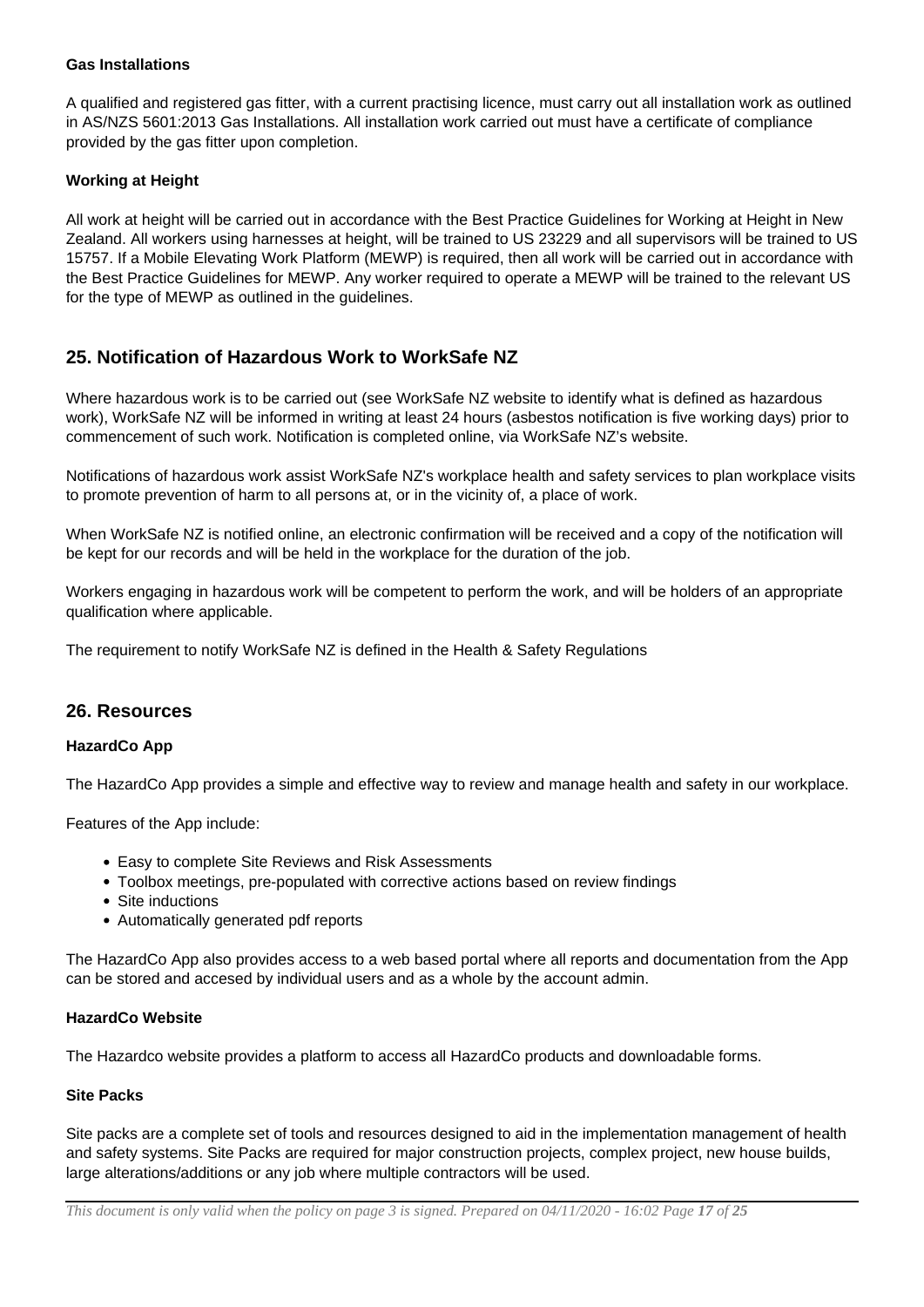The Site Pack resources include:

- A Site Specific Safety Plan (SSSP) generated by an online hazard identification process;
- A documentation booklet that contains, safety procedure documentation, hazard identification processes, client/visitor induction forms and relevant HazardCo forms.
- A Site Hazard Board with a unique QR code.

Site Packs are provided for each job and are kept on site for the duration of the job.

## **Team Pack**

Team Packs are a set of site tools, including documents and resources, that assist in the identification and management of hazards that are a risk to health and safety.

Team Packs are required for mobile workers, going from job to job on a daily basis, smaller projects (eg jobs that will take 1-3 weeks, such as kitchen/bathroom alterations) and are ideal for all sub trades.

The resources include:

- A documentation booklet that contains safety procedure documentation, hazard identification processes, client/visitor induction forms and relevant HazardCo forms;
- Site box that acts as a portable Hazard Board that is taken from job to job;
- First Aid kit for 1 to 5 people;
- 1kg dry powder fire extinguisher.

A Team Pack is recommended for each team of workers on a job and are kept on site or in the vehicle for the duration of the job.

## **Site Specific Safety Plans**

A Site Specific Safety Plan (SSSP) is a safety document created prior to the start of a major construction project.

A series of job specific questions are asked and once completed a SSSP document is produced containing the following:

- Contact details for the main contractor, site supervisor and safety manager;
- Address of site or place of work;
- Description of the job;
- Emergency plan;
- Information about hazard ID, risk management and the hierarchy of control;
- Know hazards/risks and that are likely to be encountered on site and the controls that should be put in place to manage the hazards;
- Identified hazards/risks that will be encountered on site and the controls that will be put in place to manage the hazards;
- List of high risk work that has been identified and requires a Task Analysis (TA);
- Any notifiable works for the job;
- Safety training requirements;
- The minimum PPE required for the job;
- Event reporting procedures;
- Job and visitor induction;
- Site reviews:
- Toolbox meetings;
- Sub-contractors;
- Plant, machinery and equipment;
- SSSP acceptance:
- A list of forms and checklists attached (including Task Analysis documents).

A SSSP is usually created for large or complex building projects involving multiple PCBUs or when requested by a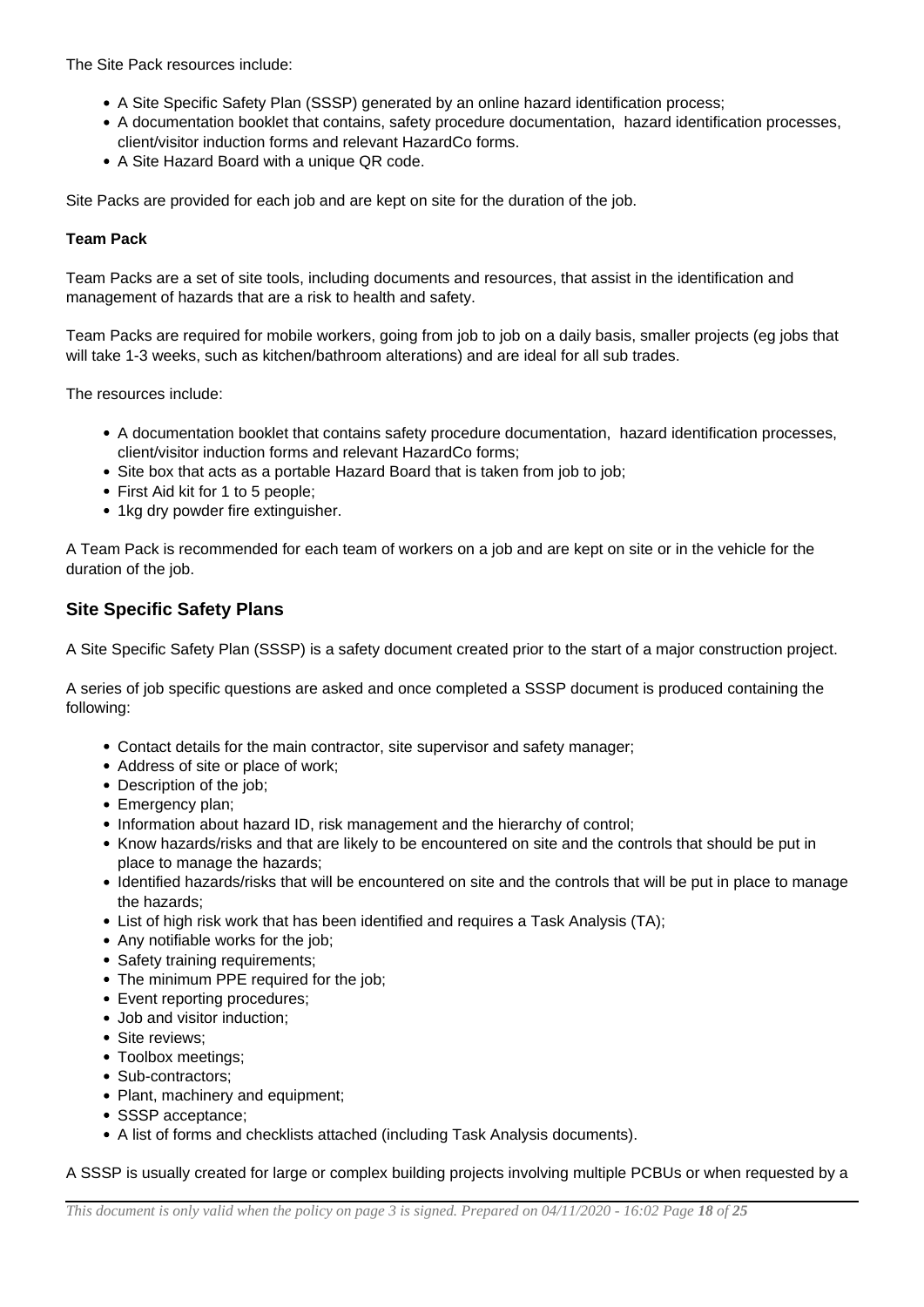main client. A single PCBU or Lone Worker managing high risk work may not require a SSSP, however they will need a Task Analysis or similar (and an emergency plan) for the work being undertaken. The supervisor is responsible for completing the online SSSP questionnaire (by ordering a Site Pack), printing and completing the SSSP, attaching additional documents such as Training Registers, Task Analysis etc and signing off the document. The SSSP should then be forwarded to contractors before taking the completed SSSP document to site. The SSSP will be discussed during the Job Induction process.

## **Online Training**

HazardCo offers a number of online training courses to ensure that you and your workers are sufficiently trained for the work/task you will be completing.

# **27. Legal Obligations and Duties**

The following is a summary of the main legal obligations contained in the Health and Safety at Work Act 2015 and Health and Safety at Work (General Risk and Workplace Management) Regulations 2016. Definitions of relevant terms contained in the Act and Regulations are also included:

## **PCBU DUTIES UNDER THE ACT**

Every Person Conducting a Business or Undertaking (PCBU) must comply with health and safety legislation.

## **Duty to ensure the safety of workers and others**

As a PCBU you are required to ensure the safety of workers and others, so far as reasonably practicable. This includes workers who are employed or engaged by you, workers who are directed or influenced by you and any other person who enters your place of work or who is put at risk by your work.

To address your duties as a PCBU you must ensure you provide and maintain (as far as reasonably practicable):

- A work environment without risks to health and safety;
- Safe plant and structures;
- Safe systems of work;
- The safe use, handling and storage of substances;
- Adequate facilities for the welfare at work of workers;
- Any information, training, instruction, or supervision that is necessary to protect all persons from risks relating to the work they are doing;
- Monitoring the health of your workers and the conditions at the workplace to prevent illness or injury; and
- You must also maintain any premises so that a worker occupying the premises is not exposed to risk.

## **Duty to provide training and supervision**

PCBUs are also required to provide worker training and supervision. Workers must be competent to do their work, made aware of the potential hazards and expected risk controls. There must be a system for dealing with any emergencies that occur at work.

## **Duty to notify events**

PCBUs must notify WorkSafe NZ of any Notifiable Events, which include a death, notifiable incidents and notifiable injury or illness.

## **Duty to preserve sites**

PCBUs must take all reasonable steps to ensure that any site where a notifiable event occurs is not disturbed until authorised by an inspector.

## **Duty to engage workers**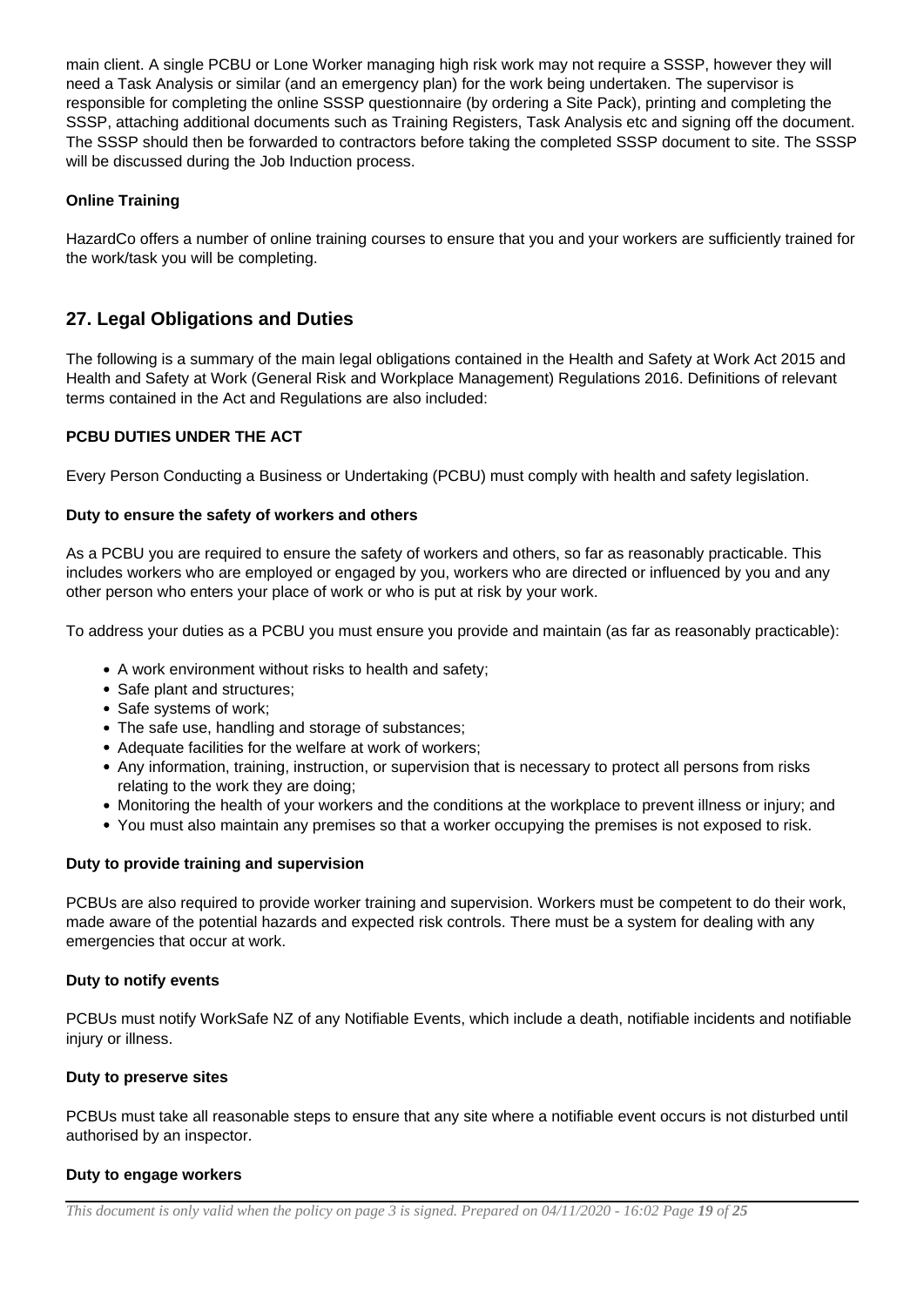PCBUs are required to engage with workers on health and safety matters.

## **Right of workers to refuse work**

Workers have the right to refuse to do work that could cause them harm.

## **General PCBU Health and Safety obligations**

- PCBUs cannot contract out of health and safety obligations.
- PCBUs must manage risks to health and safety.
- PCBUs must not levy workers.
- PCBUs cannot transfer their obligation to another PCBU.

#### **Duty to manage risk**

As a person under the Act you have a duty to:

Eliminate risks to health and safety, so far as reasonably practicable;

or if not possible to;

Minimise those risks so far as reasonability practicable

## **Duty to ensure workplace is safe**

A PCBU with management or control of a workplace must also ensure that the workplace, the means of entering and exiting the workplace, and anything arising from the workplace are without risks to the health and safety of any person.

## **Duty to consult with other duty holders**

PCBUs who have a duty relating to the same matter (eg. working on the same job) must, so far as is reasonably practicable, consult, cooperate with, and coordinate activities with all other PCBUs who have a duty in relation to the same matter.

## **Duty of Officers**

Officers of a PCBU must exercise due diligence to ensure that the PCBU complies with its duties or obligations.

#### **Due diligence**

To exercise due diligence, you must:

- Acquire and keep up to date knowledge of work health and safety matters;
- Gain an understanding of the nature of your operations and the hazards and risks associated with those operations;
- Ensure that when work is carried out, appropriate resources and processes are available for use (and are used) to eliminate or minimise risks to health and safety;
- Ensure appropriate processes are in place for receiving, considering and responding in a timely manner to information regarding incidents, hazards, and risks;
- Ensure that processes are implemented for complying with any duty or obligation of a PCBU under the Act; and
- Verify (regularly check) that processes and resources have been provided and used.

## **Duties of Workers**

Workers engaged or employed by a PCBU must: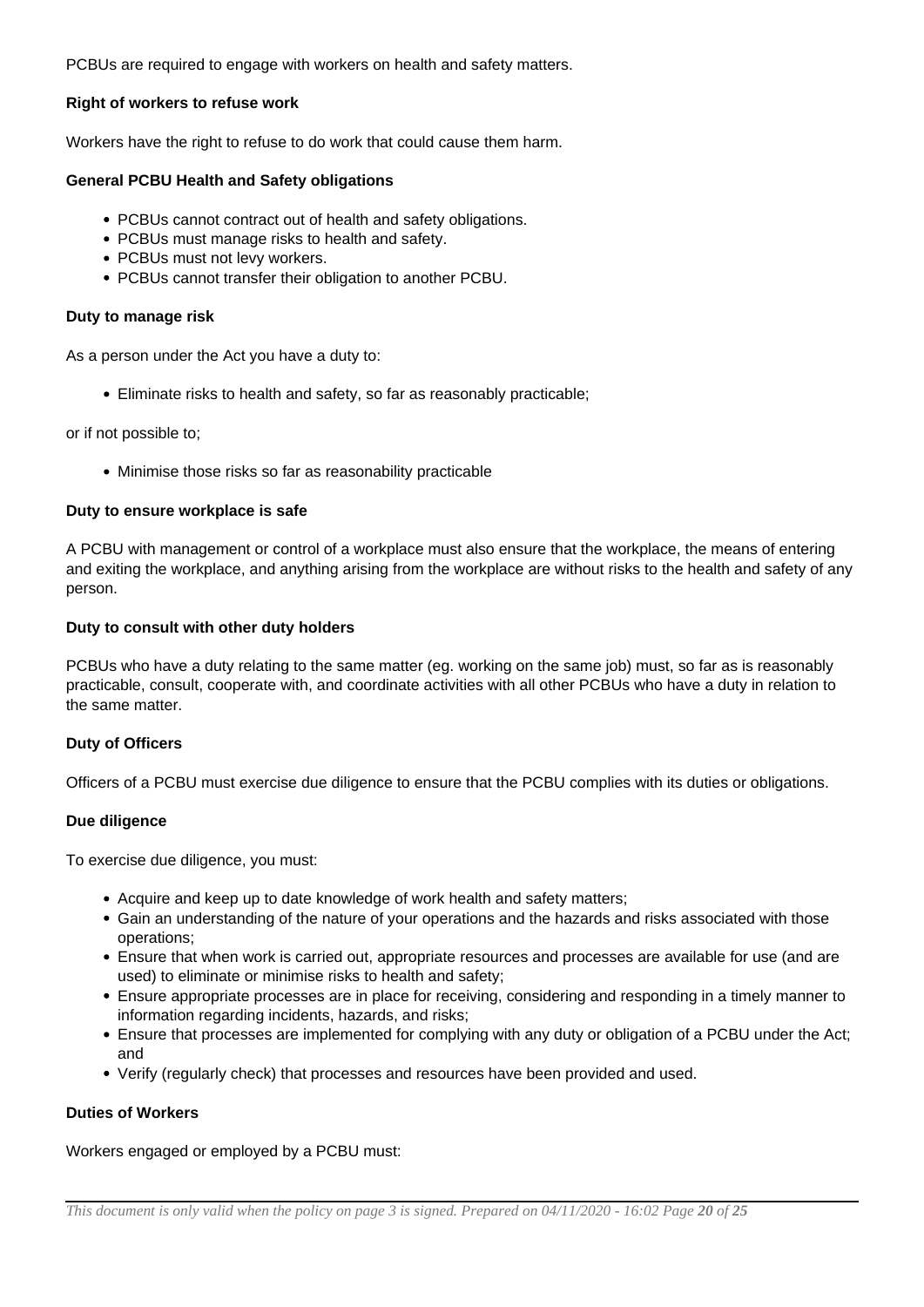- Take reasonable care for their own health and safety;
- Take reasonable care they do not adversely affect the health and safety of other persons;
- Comply with any reasonable instruction that is given by a PCBU; and
- Cooperate with any reasonable policy or procedure of a PCBU relating to health or safety in the workplace.

When using PPE, workers must:

- Use and wear PPE in accordance with reasonable instructions of the PCBU;
- Not intentionally damage or misuse PPE; and
- Report any unfit, damaged or defective PPE to the PCBU.

## **PCBU DUTIES UNDER THE REGULATIONS**

## **Identify hazards**

PCBUs have a duty to identify foreseeable hazards that could give rise to risks to health and safety.

## **Duty to manage risk (hierarchy of control)**

As a person under the Act you have a duty to:

Eliminate risks to health and safety, so far as reasonably practicable;

#### or if not reasonably practicable to

Minimise those risks so far as is reasonably practicable.

To the extent you have, or would reasonably be expected to have, the ability to influence and control the risks.

The most important part of this process involves the creation and use of a system that identifies hazards and manages risks.

The management of risks requires the controlling of the risk through:

- Elimination of the risk of any hazard causing death, injury or illness; and
- If elimination is not possible by minimising the risk of the hazard causing death injury or illness.

Minimisation controls include:

- Substituting (wholly or partly) the hazard creating the risk with something that lowers the risk;
- Isolating the hazard from any person who could be exposed to it; and/or
- Implementing engineering controls.

If the risk still remains we will further minimise the risk by using:

- Administrative controls (such as safety procedures, signs and checklists etc); and
- Personal Protective Equipment (PPE).

If you must minimise the risk, then where possible multiple risk controls should be used.

## **Duty to review risk controls**

PCBUs who implement risk controls must ensure they are effective, maintained and remain effective, including ensuring they are:

- Fit for purpose:
- Suitable for the nature and duration of the work; and
- Installed, set up and used correctly.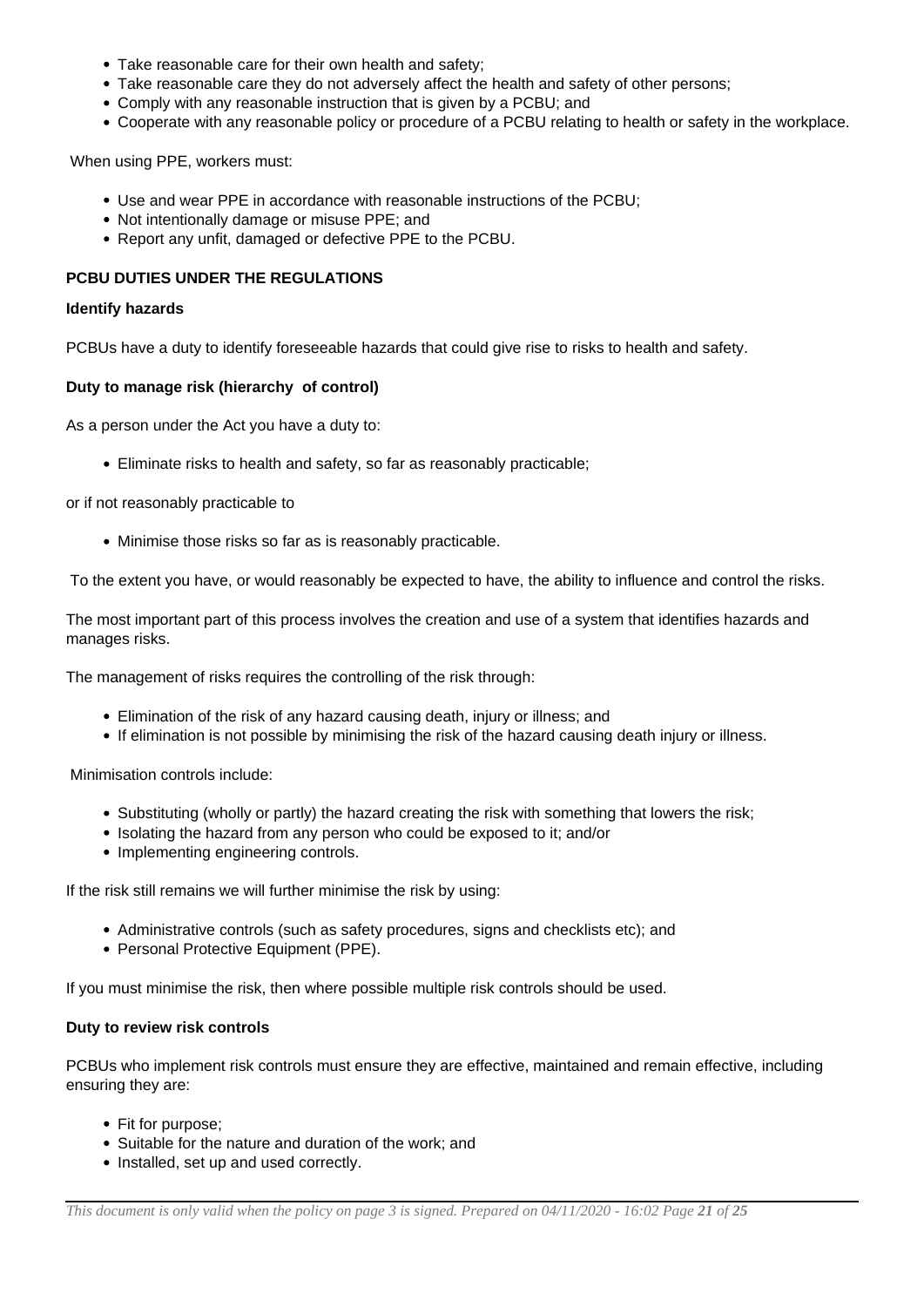## **Duty to maintain controls**

PCBUs must review and revise risk control measures to maintain a work environment that is free of risks to health and safety. Reviewing risk controls is required:

- When the control does not control the risk (eg after a review or accident);
- Before a change at the workplace that could create a new risk (eg use of new equipment or change of job step);
- A new hazard or risk is identified (by a worker or other person); and
- As a result of a health monitoring report.

## **Duty to provide general workplace facilities**

PCBUs must ensure they provide workers with adequate facilities that are without risks to health and safety so far as reasonably practicable, such as:

- Layout of workplace so person can enter, exit and move within;
- Work area with sufficient space;
- Floors and other surfaces designed, install and maintained;
- Suitable and sufficient lighting;
- Suitable and sufficient ventilation;
- Adequate toilets, drinking water, hand washing facilities, break area.

## **Duty to provide training and supervision**

PCBUs must ensure that every worker conducting work, using plant or handling substances:

- Has the knowledge and experience to ensure the work they are doing does not cause harm to the worker or others; or
- Is supervised by a person who has the knowledge and experience; and
- Is adequately trained in the safe use of plant, objects, substances and equipment that the worker is required to be used; and
- Has all protective clothing that the worker is or may be required to wear.

## **Duty to manage airborne contaminants**

PCBUs with management or control of a workplace must ensure that facilities are provided:

- To control airborne contaminants as closely as possible to their source; and
- For the treatment of, or carrying off of airborne contaminants to minimize the chance of harm to workers.

## **Duty to provide first aid**

PCBUs must ensure:

- That adequate first aid equipment is provided for the workplace and is accessible to all workers; and
- An adequate number of workers are trained to administer first aid; or
- Workers have access to an adequate number of persons who have been trained to administer first aid.

## **Duty to provide an Emergency Plan**

PCBUs at a workplace must ensure that an emergency plan is prepared for the workplace. The emergency plan must provide emergency procedures that:

- Provide an effective response to an emergency;
- Detail how to evacuate:
- Detail how to notify emergency services and others at the earliest opportunity;
- Identify medical treatment and assistance to be provided;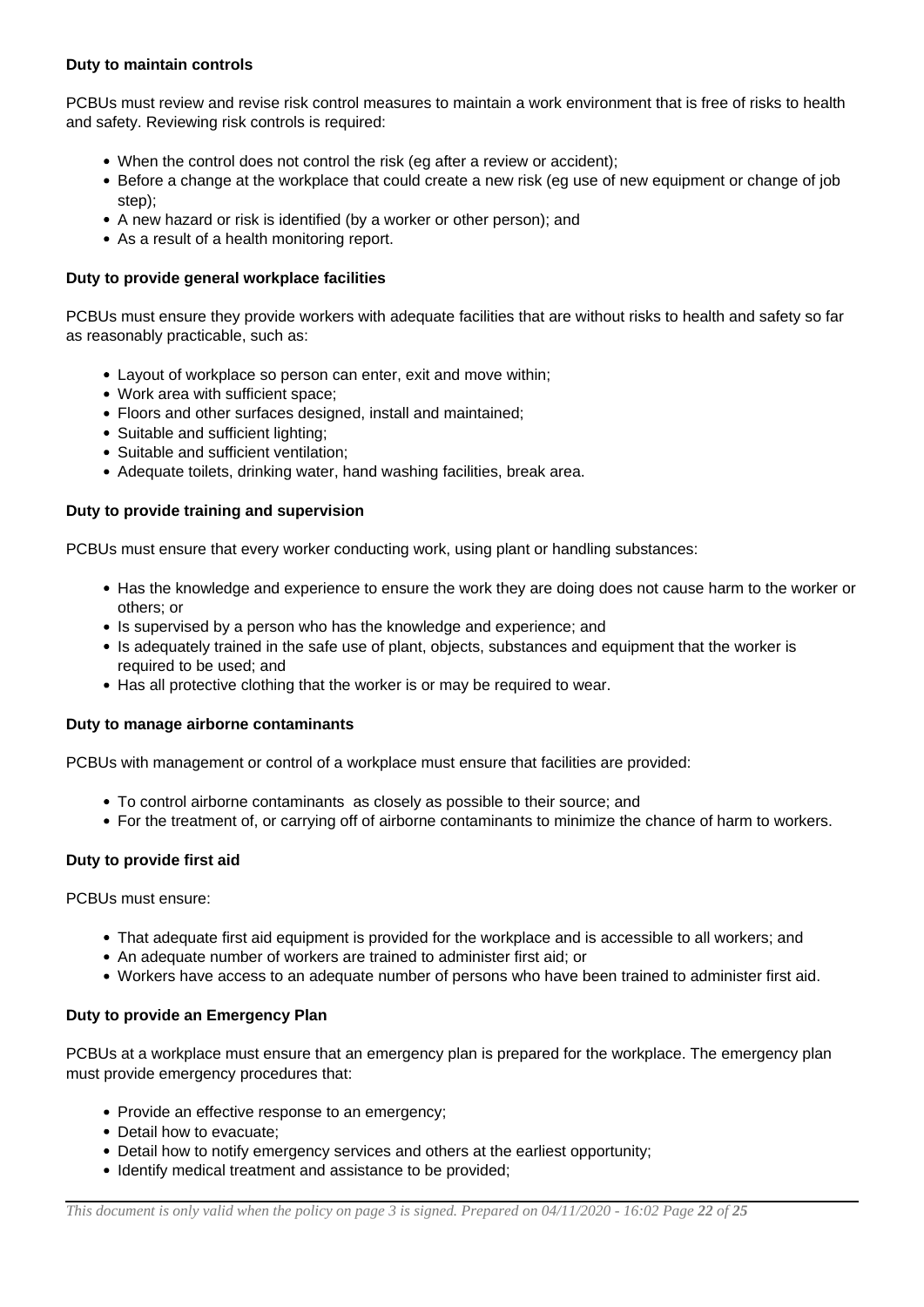- Provide effective communication to coordinate the emergency response;
- Provide for regular testing of the emergency plan; and
- Provide effective communication, training and information to workers to implement the emergency plan.

## **Duty to provide PPE**

PCBUs who direct the carrying out of work must provide PPE to workers unless the PPE has been provided by another PCBU. PCBUs must ensure that the PPE selected is:

- Suitable for the nature of the work and the hazards associated with the work;
- A suitable size and fit and reasonably comfortable for the worker who uses it;
- Clean and hygienic; and
- In good working order.

PCBUs must also ensure:

- PPE is used or worn by the worker:
- PPE is compatible with any other PPE being used or worn by the worker; and
- That workers are trained in the use and maintenance of PPE.

## **Duty to manage remote or isolated workers**

PCBUs must manage risks to health and safety of workers associated with remote or isolated work.

When minimising this risk a PCBU must provide a system of work that includes effective communication with a worker.

## **Duty to manage hazardous atmospheres**

PCBUs with management or control of a workplace must manage risks to health and safety associated with a hazardous atmosphere at a workplace.

#### **Duty to manage ignition sources**

PCBUs with management or control of a workplace must manage risks to health and safety associated with an ignition source in a hazardous atmosphere at a workplace.

#### **Duty to manage falling objects**

PCBUs with management or control of a workplace must manage risks to health and safety associated with any falling object likely to injure a person at a workplace.

#### **Duty to manage containers of liquids**

PCBUs with management or control of a workplace must ensure that where there is a container (fixed vessel, pit, sump, vat, or other container or a similar kind) that contains liquids at the workplace:

- It is securely covered; or
- Enclosed by a secure fence that extends one metre above the floor, ground or platform and positioned to provide adequate protection.

#### **Duty to manage hazardous substances**

PCBUs must manage risks to health and safety associated with substances hazardous to health at the workplace. Where required exposure monitoring must be carried out in accordance with the regulations.

## **Duty to provide health monitoring**

*This document is only valid when the policy on page 3 is signed. Prepared on 04/11/2020 - 16:02 Page 23 of 25*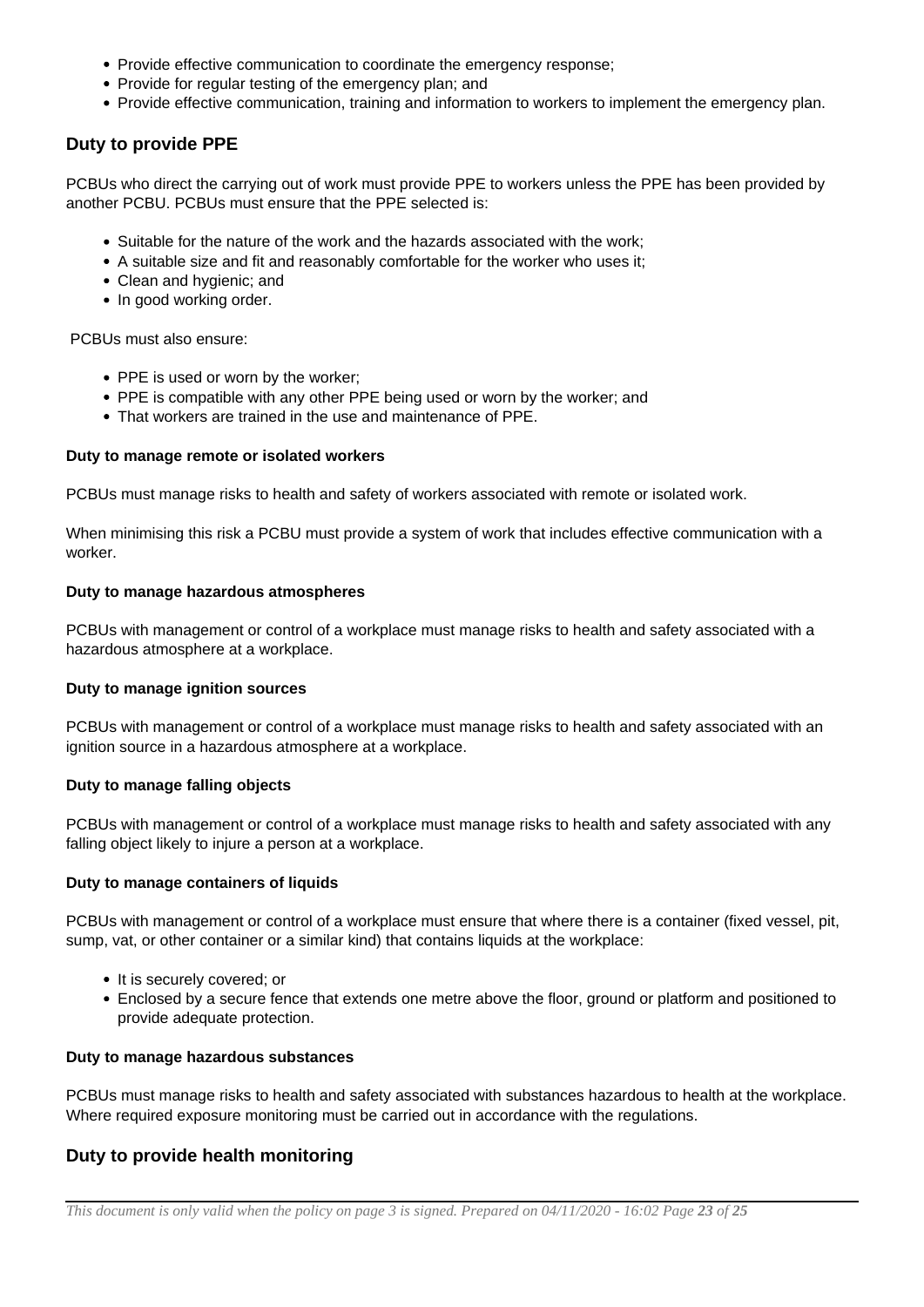PCBUs must ensure that health monitoring is provided to any worker who may carrying out ongoing work using a substance hazardous to health that is specified in a safe work instrument as requiring health monitoring and there is a serious risk to the worker's health because of exposure to the substance hazardous to health.

PCBUs are required to inform workers of all relevant information regarding the health monitoring including how the monitoring is to be conducted and the results of any monitoring.

# **28. Definitions**

**Reasonably Practicable:** means what can reasonably be done to ensure health and safety. It takes into account:

- The likelihood of the hazard occurring;
- The degree of harm that might occur:
- What the person knows or should know about the hazard and how to manage it;
- The availability of ways to manage the hazard; and
- The costs versus the risk.

**Workplace:** means a place where work is carried out including where a worker goes while at work (includes vehicles, mobile structures, aircraft, ship etc).

**PCBU:** a person conducting a business or undertaking, whether alone or with others and regardless of for profit or gain – excludes those defined as workers.

**Officer:** A company, any person occupying the position of director, a partnership, any general partner, body corporate, an unincorporated body and any person occupying a position in such an organisation. Any person who makes decisions in an organisation that affects the whole or substantial part of the business.

**Worker:** means a person who carries out work in any capacity for a PCBU (includes employees, contractors, subcontractors, employees of labour hire companies, apprentice or trainee, person gaining work experience and volunteers).

**Risk:** (not defined in the Act) means the possibility that death, injury or illness might occur when a person is exposed to a hazard.

**Hazard:** (not defined in the Act) means a situation or thing that has the potential to cause death, injury or illness (includes a person's behaviour).

**Health:** means physical and mental health.

**Risk Management:** means controlling a hazard through Elimination or Minimisation.

**Visitors:** include groups such as customers, hospital patients, contractors or other visitors to a workplace, an employee's family, passers by and any other person who may be affected by the work activity.

**Plant:** any machinery, vehicle equipment (including PPE) appliance, container, implement, or tool and any component or fitting connected to any of these things.

**Training:** the provision of adequate (relevant to the nature of the work and its risks) and readily understandable information or instruction.

**Notifiable Event:** means the death of a person or a notifiable injury or incident.

**Notifiable Incident:** an unplanned or uncontrolled incident in relation to a workplace that exposes a worker or any other person to a serious risk to that person's health or safety arising from an immediate or imminent exposure to:

- an escape, a spillage, or a leakage of a substance;
- an implosion, explosion, or fire: